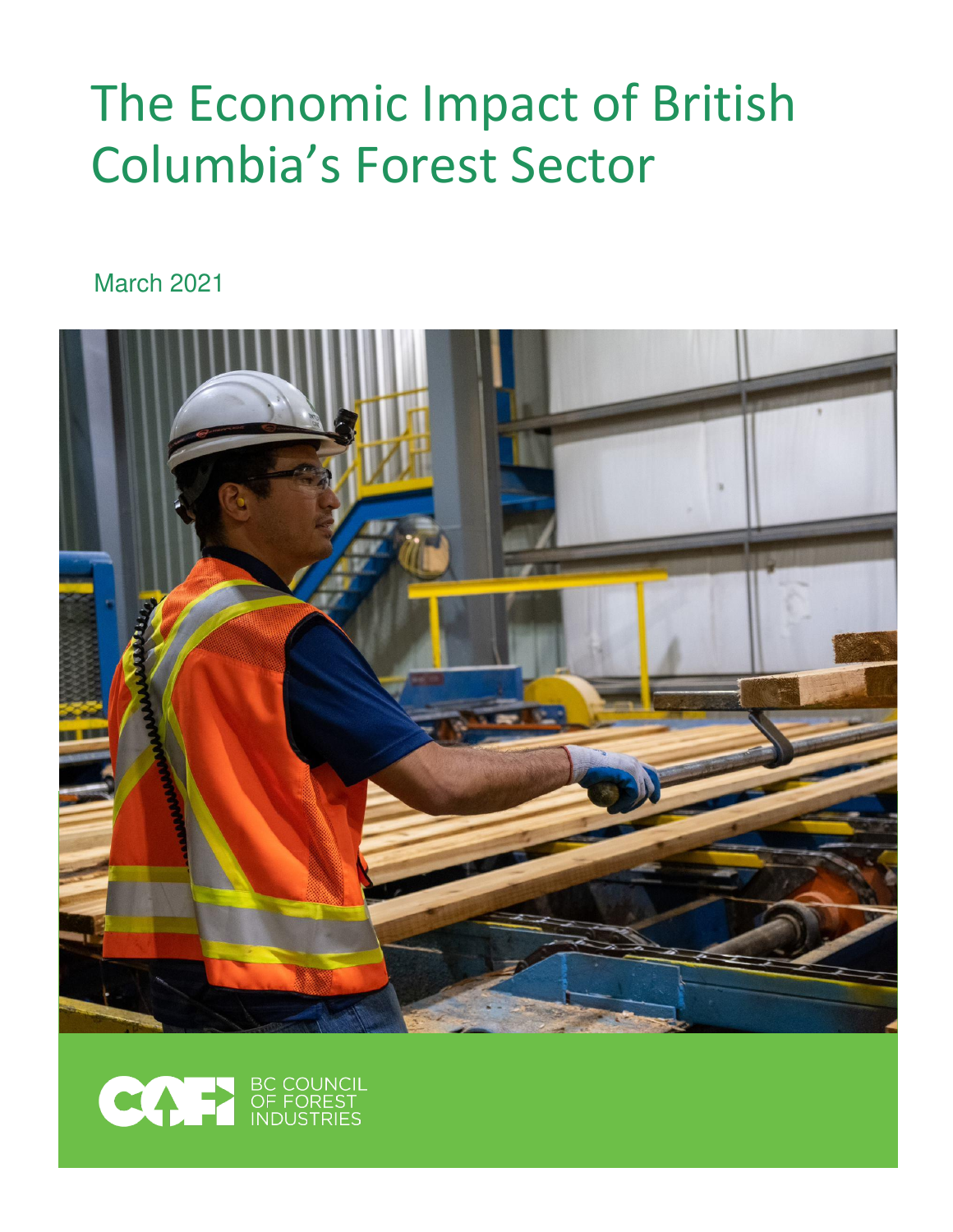

# About the Study

The study was conducted by the BC Council of Forest Industries (COFI), which represents most lumber, pulp and paper, and manufactured wood producers from across the province. The lead author was Kurt Niquidet, Chief Economist at COFI. Kurt holds a Ph.D. in Resource Economics from the University of Groningen and is an Adjunct Professor in the Faculty of Forestry at the University of British Columbia.

The majority of the data that forms the basis of the study was sourced from Statistics Canada. The study measured the economic impact of the B.C. forest industry's ongoing operations, employment and capital spending related to forestry and logging, wood product manufacturing, and pulp and paper manufacturing across the province.

To ensure the robustness of the study, an independent firm, PricewaterhouseCoopers (PwC), was engaged to review the methodology and calculations conducted for the purpose of this study. The conclusions from their review are summarized below.

*PricewaterhouseCoopers conducted a review of the methodology used by COFI to undertake the Economic Impact Study and reviewed* the *study results*. *Based on our review, we have concluded that the methodology is consistent with common practices and the calculations are accurate.* 

Pricewaterhouse Coopers LLP

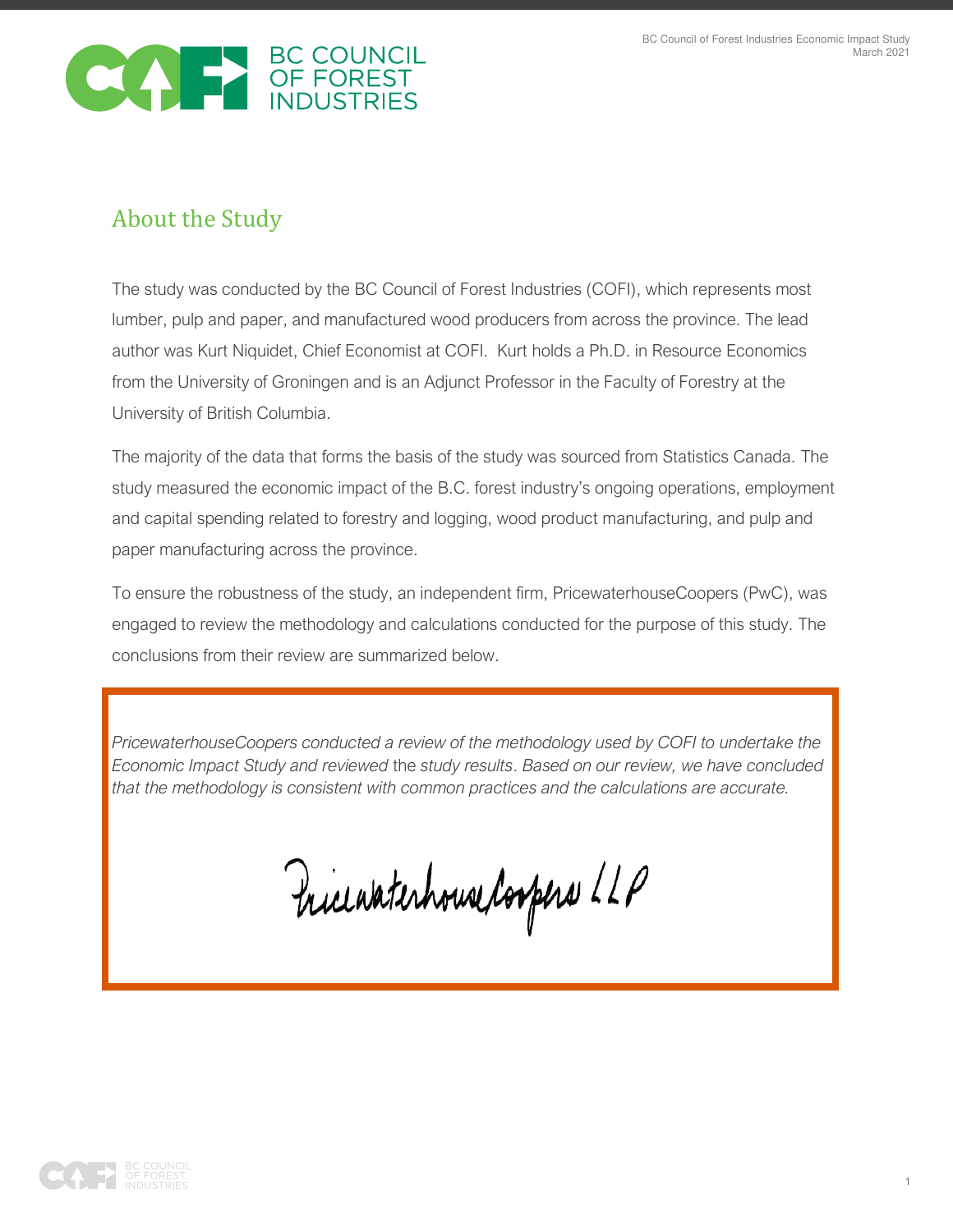## Report Summary

The forest sector in British Columbia (B.C.) is a foundational industry that supports economic activity in all regions of the province. To quantify the total contribution of the forest sector to the provincial economy, an economic impact analysis was undertaken using Statistics Canada's Interprovincial Input-Output model. The key findings of the analysis indicate that in 2019, forest sector operations generated the following levels of economic activity:

- Over 100,000 jobs spread throughout the province, with almost half of the jobs located in the Lower Mainland and Southwest Region.
- \$13.3 billion in GDP with \$4.8 billion derived from forestry, logging and support activities, \$5.5 billion from wood products manufacturing, and \$3 billion from pulp and paper manufacturing.
- Approximately \$8.4 billion in labour income, which includes wages and salaries as well as employers' social contributions such as contributions to pension plans.
- \$4.1 billion in government revenue with \$2.3 billion going to the provincial government, \$1.5 billion to the federal government and \$247 million to municipal governments.

In addition, between 2010 and 2019, approximately \$14 billion was invested in B.C. by the forest sector in capital expenditures, repair and maintenance.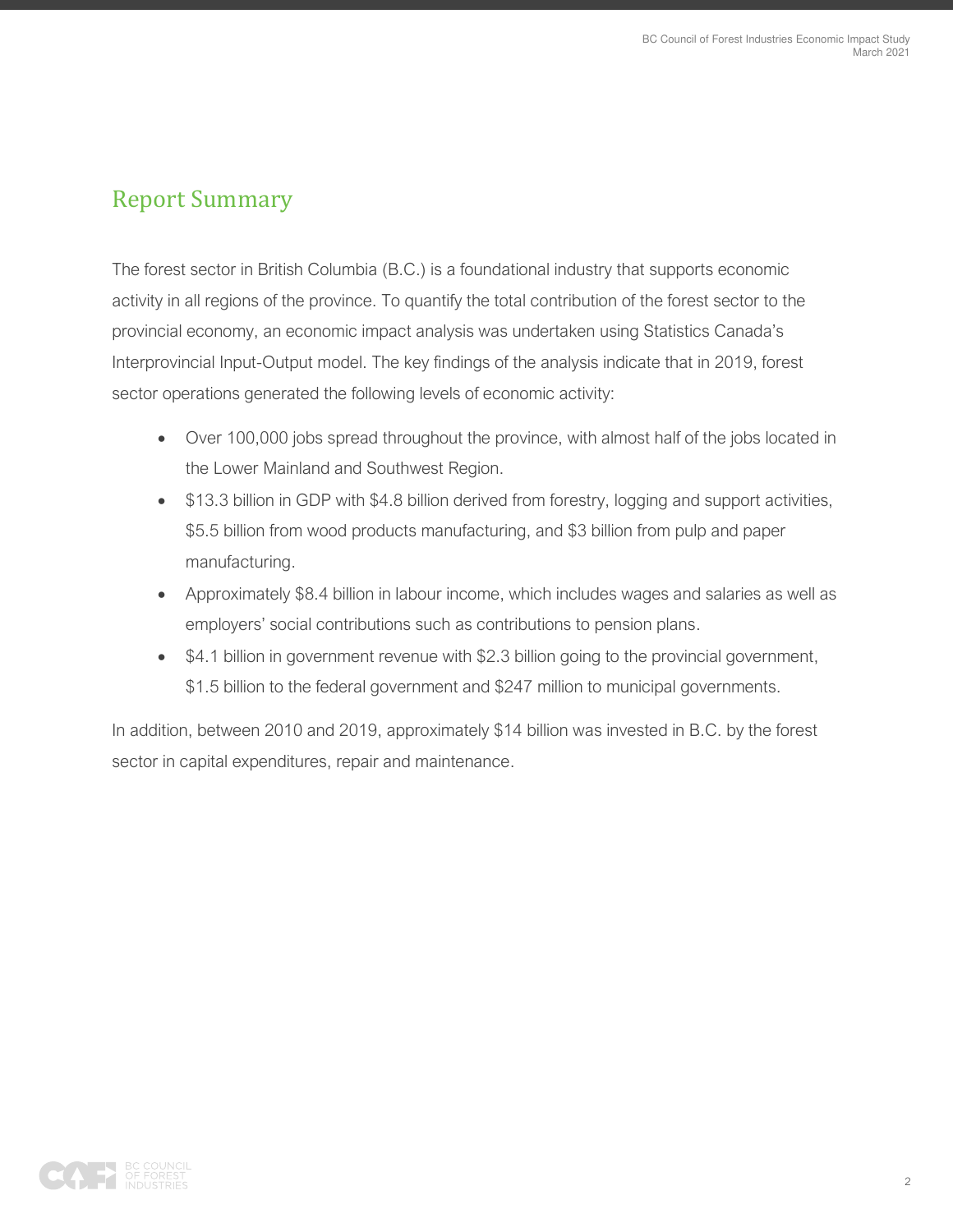

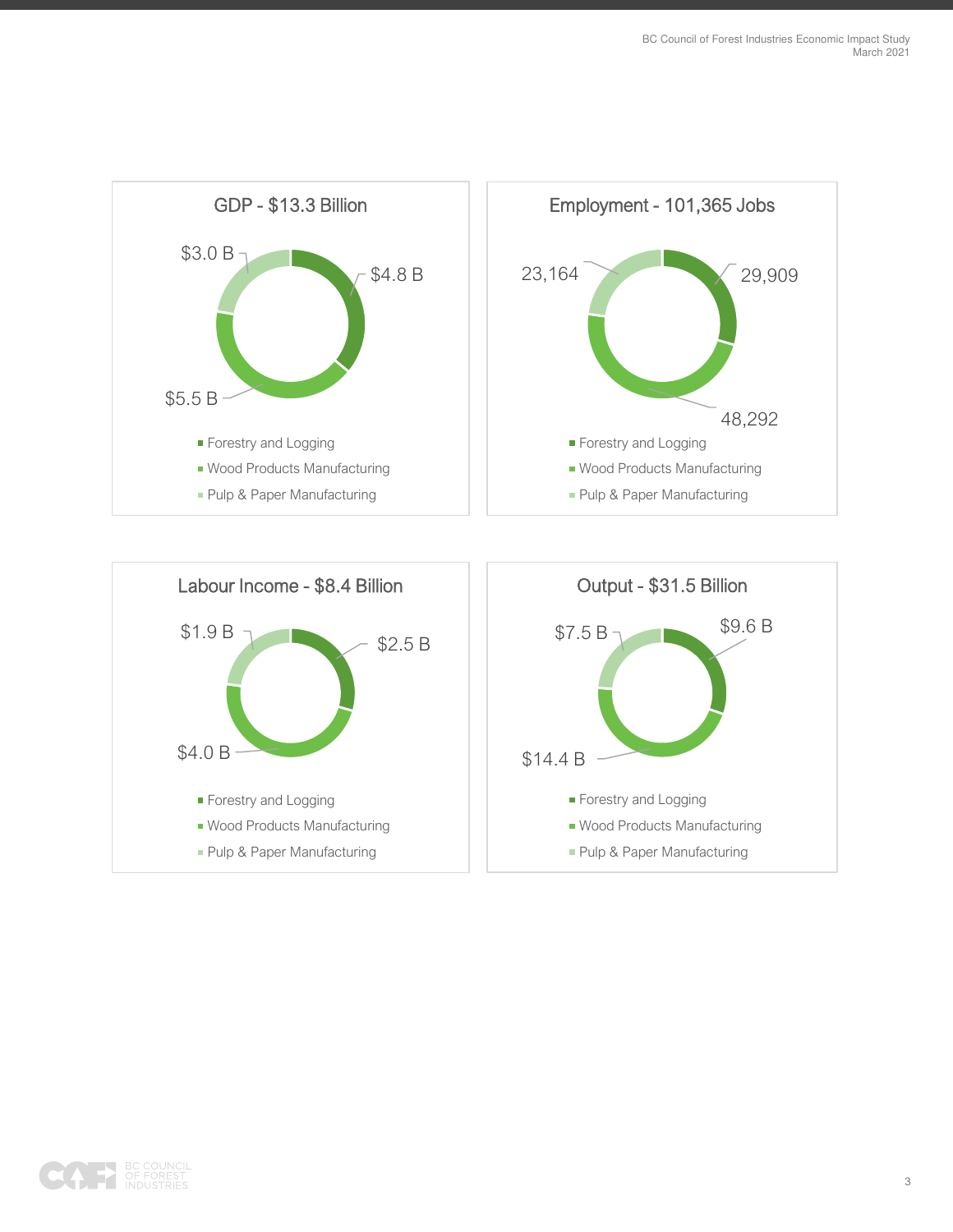# **Table of Contents**

| 1.1 |  |
|-----|--|
| 1.2 |  |
| 1.3 |  |
| 1.4 |  |
|     |  |
| 2.1 |  |
| 2.2 |  |
| 2.3 |  |
|     |  |
| 3.1 |  |
| 3.2 |  |
| 3.3 |  |
|     |  |
| 4.1 |  |
|     |  |
| A.1 |  |
| A.2 |  |
| A.3 |  |

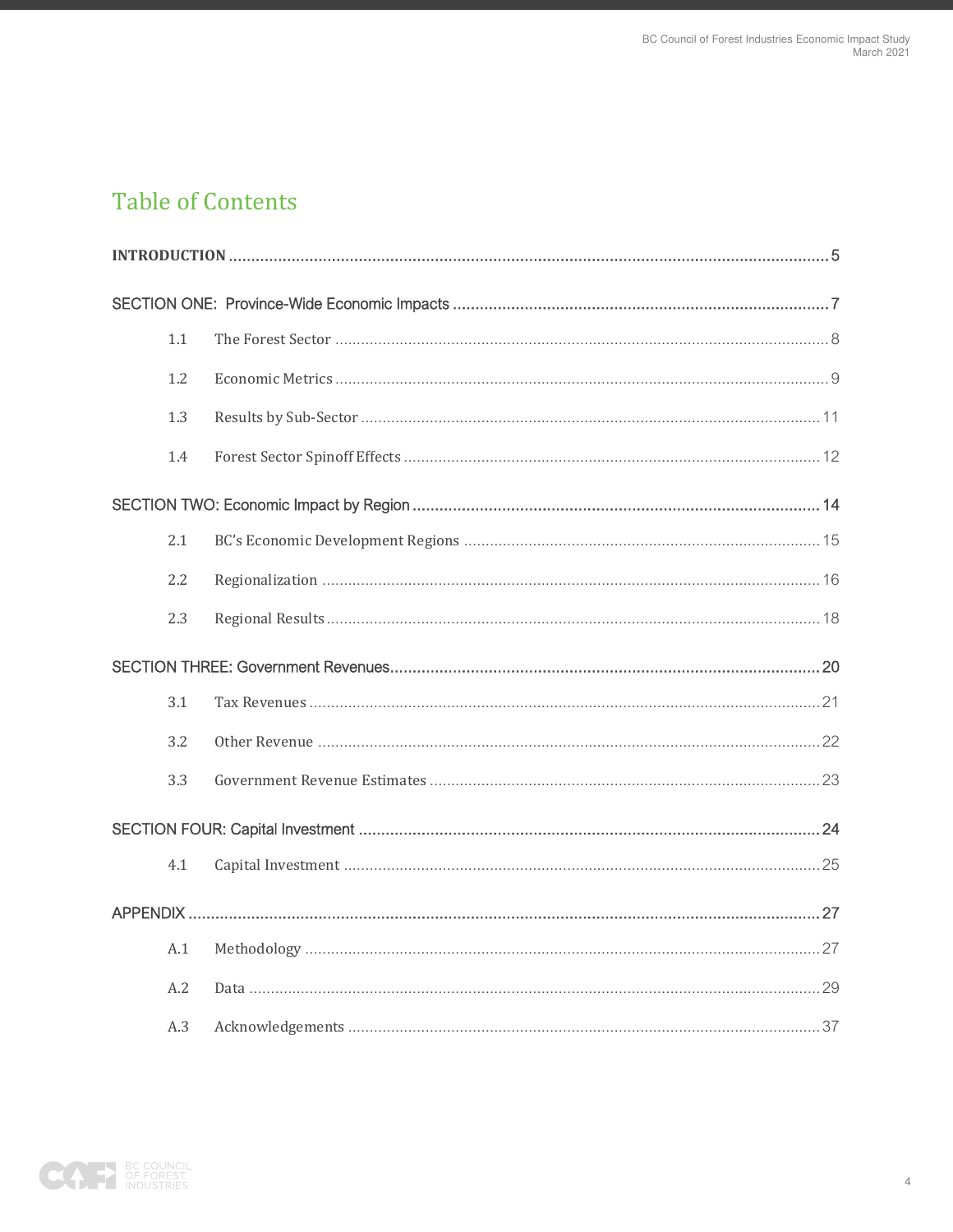### <span id="page-5-0"></span>INTRODUCTION

The forest industry in British Columbia (B.C.) is foundational to the provincial economy. For over a century, the forest sector has been critical to regional economic development in the province and a source of economic benefits for British Columbians. While the provincial economy is constantly evolving and has become more diversified over time, the role of the forest sector in the economy remains very important. For instance, in 2020, forest products were B.C.'s number one export category, representing 28.8% of all exports by value (Chart 1). Further, global demand for forest products is projected to be strong in the years ahead owing to growth in both traditional and emerging forest products markets. Combining this with the fact that sustainable production of forest products, along with products' carbon-storing cabilities, have a crucial role to play in mitigating climate change, suggests that the forest sector has a bright future and will continue to provide opportunities for British Columbians for generations to come.



The benefits generated by forest sector activity do not just reside with those who are directly involved in the sector. Being a leading export industry, forest sector activity provides a solid base to the domestic economy, generating demand for other goods and services and creating tax revenues to government that fund critical services such as health and education. The purpose of the study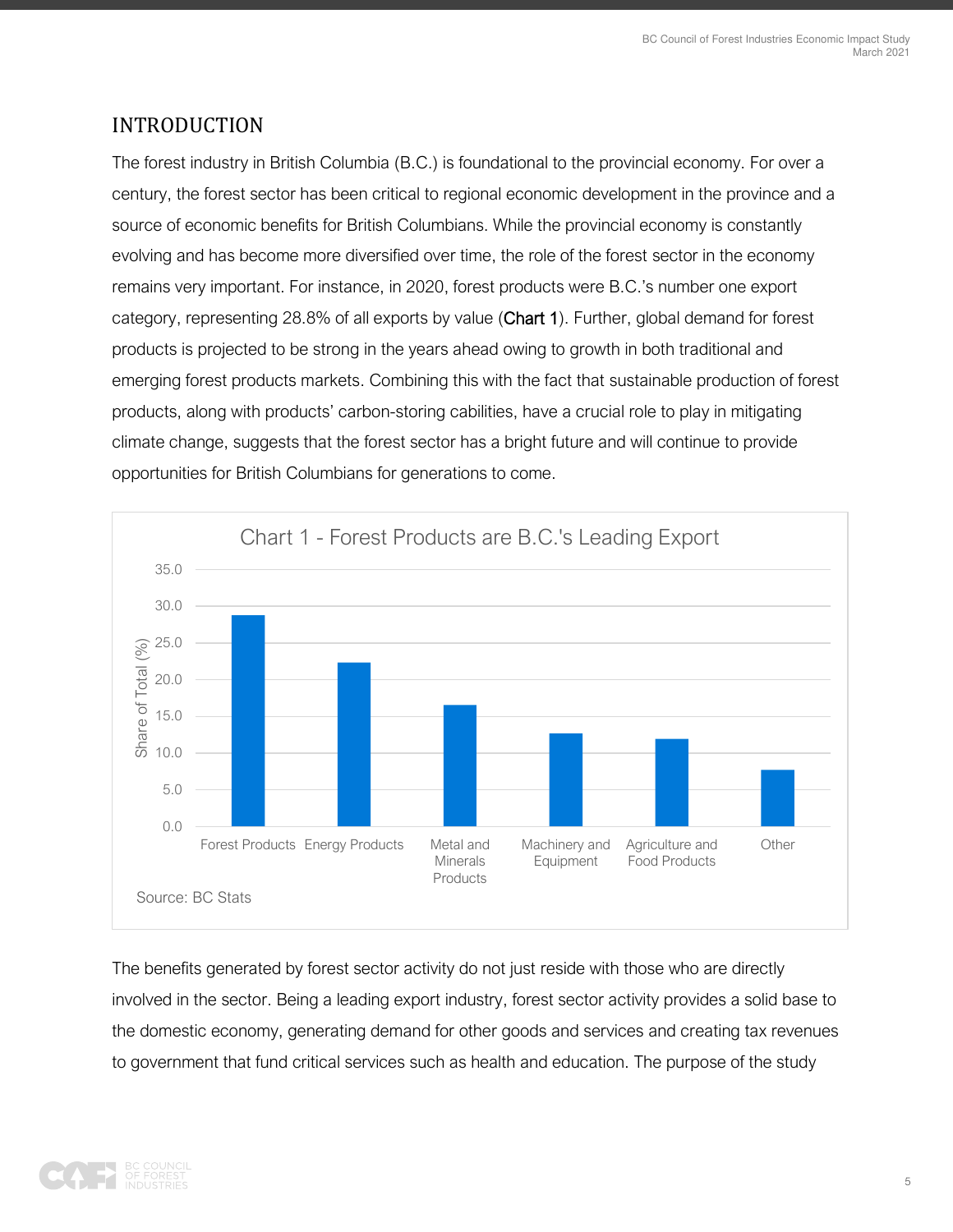was to assess and quantify the total economic footprint of the forest sector on the provincial economy in 2019.

Statistics Canada's Interprovincial Input-Output model was used to obtain the direct, indirect and induced economic effects of forest sector operations for four key economic metrics:

- 1. Employment
- 2. Output
- 3. Gross Domestic Product (GDP)
- 4. Labour income

These economic metrics have been summarized at the provincial level and regionalized according to B.C.'s eight Economic Development Regions. The study also quantifies tax and other government revenues that can be attributed to forest sector activity; estimates are provided for provincial, federal and municipal levels of government. Finally, in addition to forest sector operations, the economic footprint associated with capital expenditures in the forest sector are presented. Following from what was outlined above, the remaining sections of the report are structured as follows:

- Section 1 Province-wide Economic Impacts
- Section 2 Regional Economic Impacts
- Section 3 Government Revenues
- Section 4 Capital Investment

To ensure the robustness of the study, an independent firm, PricewaterhouseCoopers (PwC), was engaged to review the methodology and calculations conducted for the purpose of this study. A brief description of this methodology can be found in the main body of the report. Further methodological details can be found in the **Appendix.** 

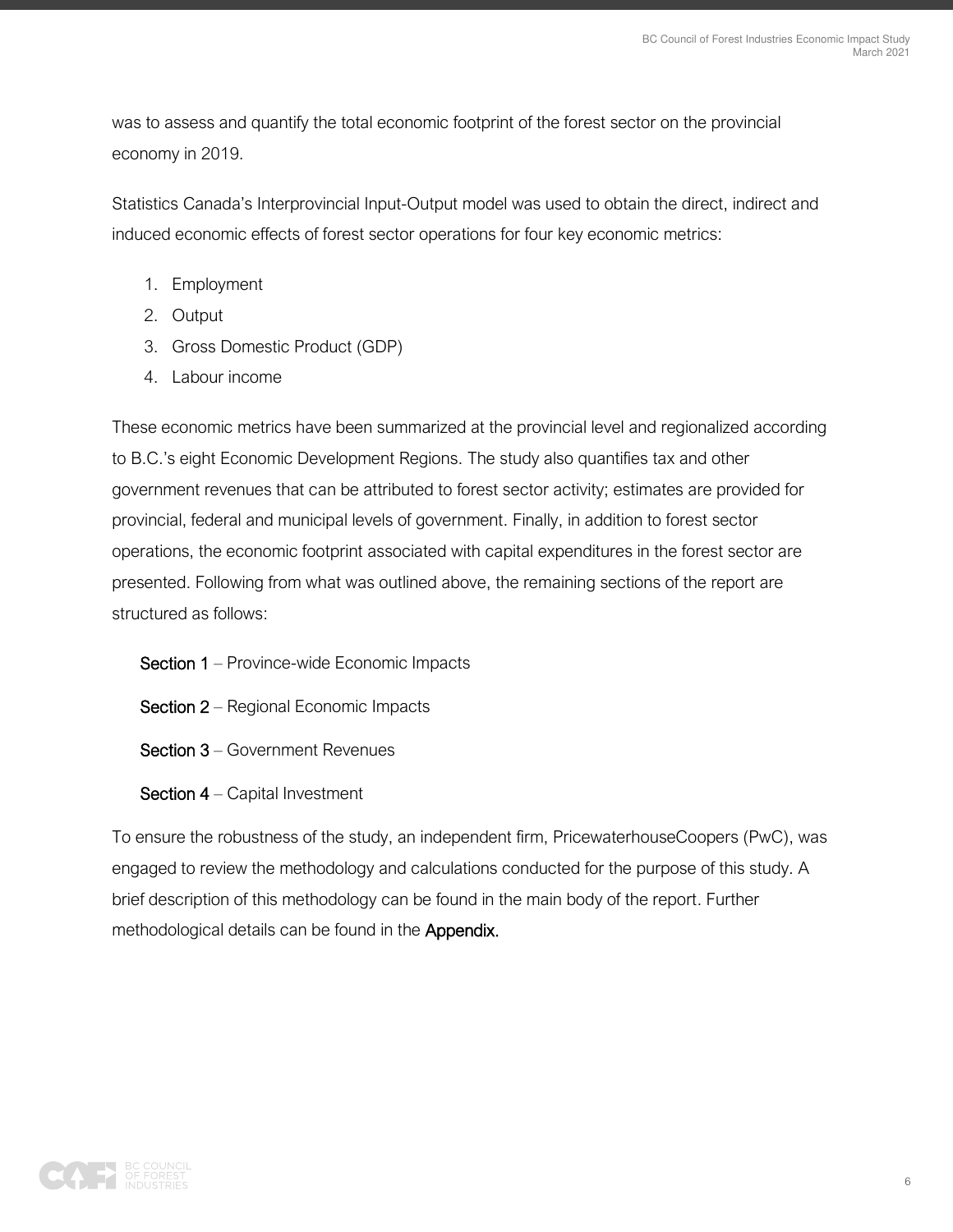

<span id="page-7-0"></span>Province-Wide Economic Impact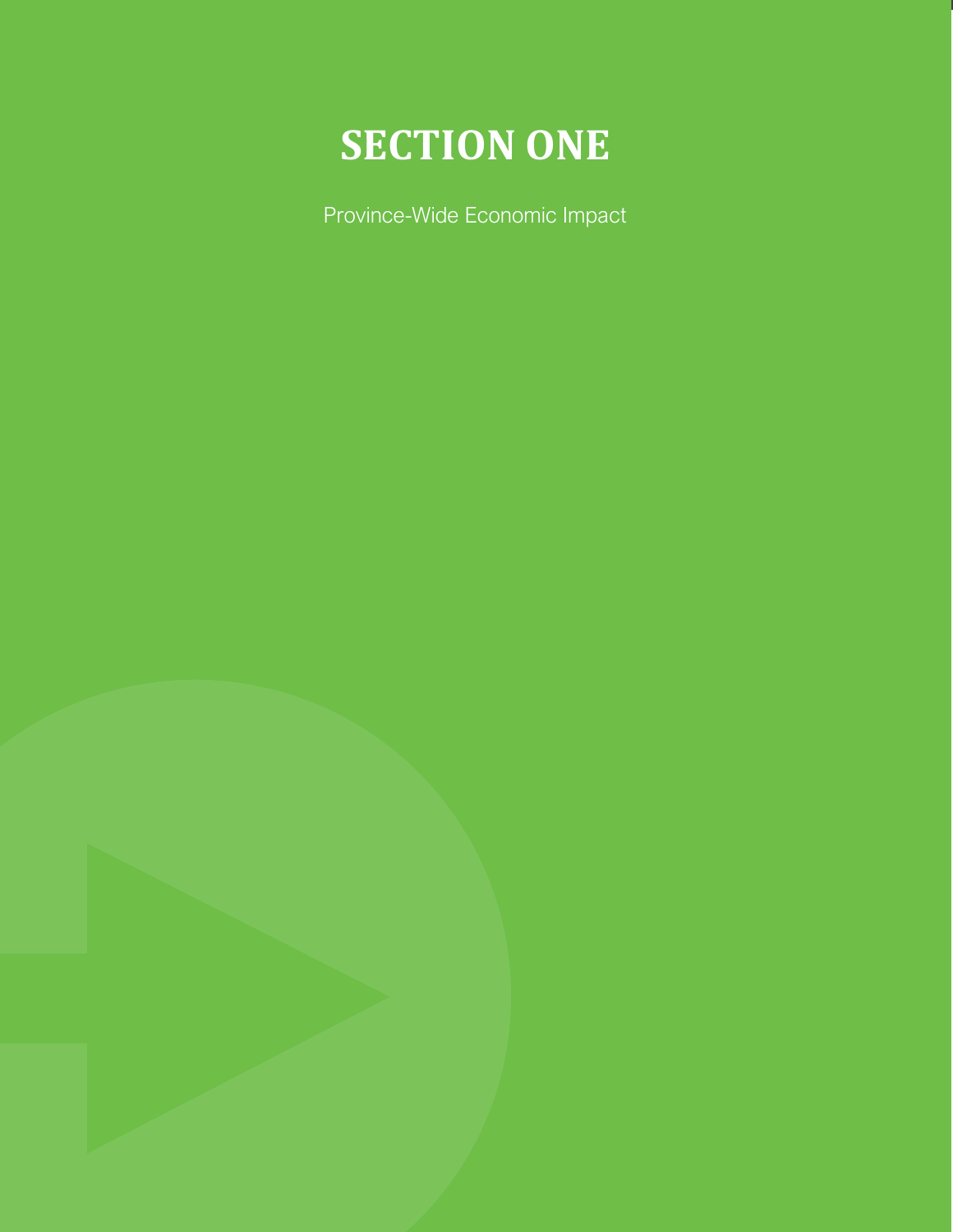#### <span id="page-8-0"></span>1.1 The Forest Sector

For the purposes of the study, the forest sector was defined using Statistics Canada's Input-Output Industry Classification (IOIC). There are seven sub-sectors that make up the broader forest sector. Below is a description of each of the sub-sectors along with their associated IOIC classification code.

- Forestry and Logging (BS113000) This subsector is comprised of establishments that are primarily engaged in growing and harvesting timber. It includes those who develop and sell standing timber, forest nurseries and logging companies.
- **Support Activities for Forestry** (BS115300) Service companies that support forestry and logging companies. This includes timber cruising and tree planting activities.
- Sawmills and Wood Preservation (BS321100) Primarily manufacturing facilities that produce dimension lumber, shakes and shingles, as well as treated wood facilities.
- Veneer, Plywood and Engineered Wood Product Manufacturing (BS321200) Firms that manufacture hardwood and softwood veneer and plywood. Also included in this category are companies that produce engineered wood products such as oriented strand board, finger-jointed lumber, laminated veneer lumber and glulam.
- Other Wood Product Manufacturing (BS321900) Firms that produce millwork such as mouldings and softwood flooring. Also included in this sub-sector are companies that produce wooden boxes, pallets, as well as prefabricated buildings.
- Pulp, Paper and Paperboard Mills (BS322100) This includes those that produce market pulp by mechanical and chemical methods, paper mills (including newsprint), and paperboard stock products such as cardboard.
- Converted Paper Product Manufacturing (BS322200) Firms that manufacture paper products from paper and paperboard.

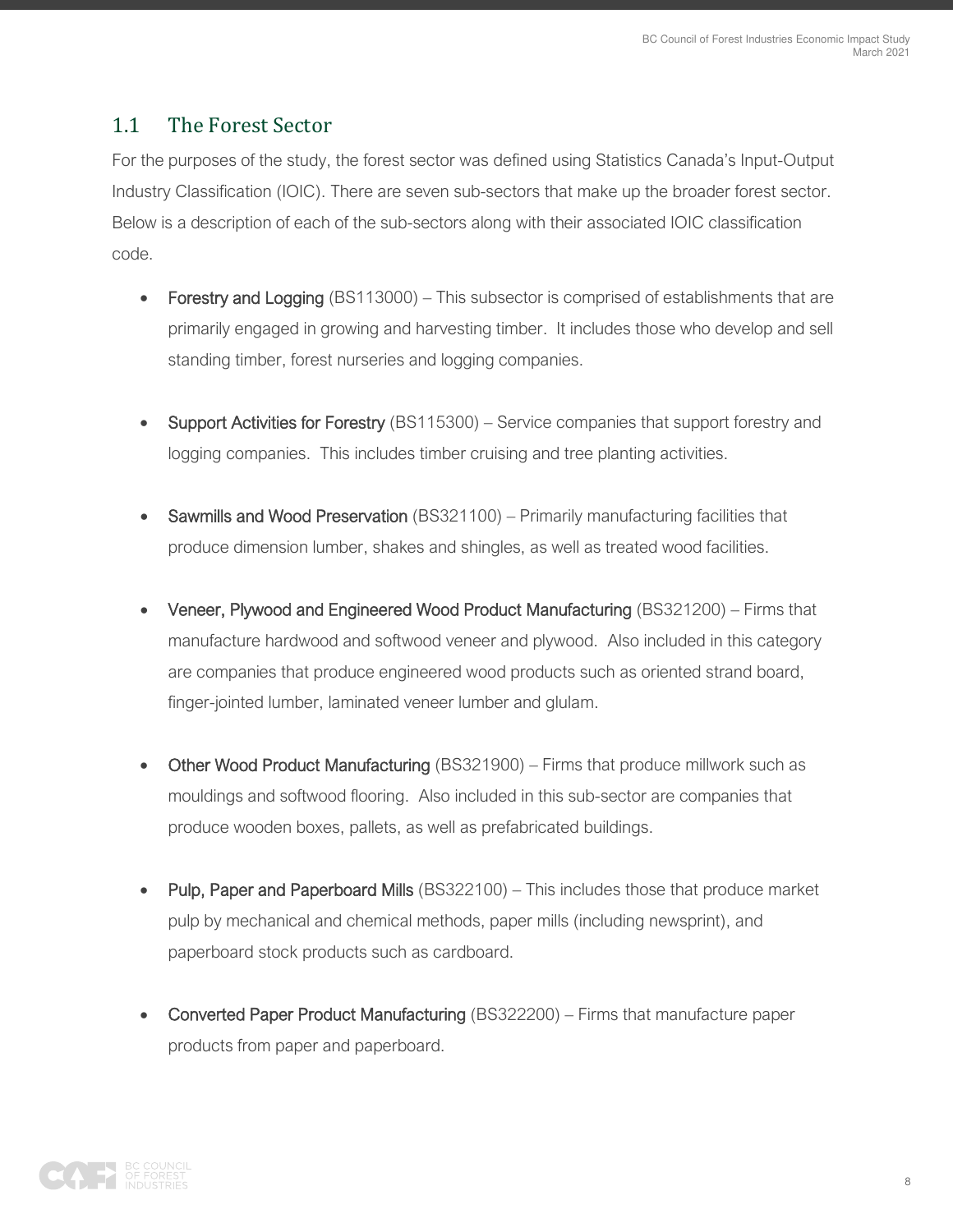While estimates are available for each economic metric for all the sub-sectors listed above, for ease of exposition, the sub-sectors were aggregated into three groups, as described in Table 1.

| Table 1. Forest Sector Groupings |  |
|----------------------------------|--|
|----------------------------------|--|

| Forestry, Logging and Support          | <b>Wood Products Manufacturing</b>                                     | <b>Pulp and Paper Manufacturing</b>             |
|----------------------------------------|------------------------------------------------------------------------|-------------------------------------------------|
| Forestry and Logging                   | Sawmills and Wood<br>Preservation                                      | Pulp, Paper and Paperboard<br><b>Mills</b>      |
| <b>Support Activities for Forestry</b> | Veneer, Plywood and<br><b>Engineered Wood Product</b><br>Manufacturing | <b>Converted Paper Product</b><br>Manufacturing |
|                                        | <b>Other Wood Product</b><br>Manufacturing                             |                                                 |

#### <span id="page-9-0"></span>1.2 Economic Metrics

Input-output analysis yields a rich set of data that captures the direct economic footprint of the forest sector as well as its interlinkages with other sectors. To quantify this footprint, four key indicators or metrics are provided. Below is a brief description of each metric:

- Output This measure captures the total value of goods and services produced by the sector. Effectively it is the sales revenue obtained by the sector.<sup>1</sup> When aggregating across the supply chain, it includes some double counting as the value of intermediate goods are embedded in the metric. For example, consider a sawmill that produces lumber and sells it for \$300/m<sup>3</sup>. To produce the lumber, the sawmill needed to purchase and consume an intermediate product (logs) for  $$100/m^3$ , which was the output of a logging company. The aggregate output of the sawmilling and logging sector is \$400/m<sup>3</sup>, yet the value of the logs was already reflected in the output value of the sawmill.
- Gross Domestic Product (GDP) GDP avoids the issue of double counting as it only includes the value added created along the supply chain. Value added for a given stage of production is the value of the final product less the value of intermediate products that are consumed. In the simple example given above, the value added of the sawmill is \$200/m<sup>3</sup>

<sup>&</sup>lt;sup>1</sup> Technically it also includes changes in the value of inventory.

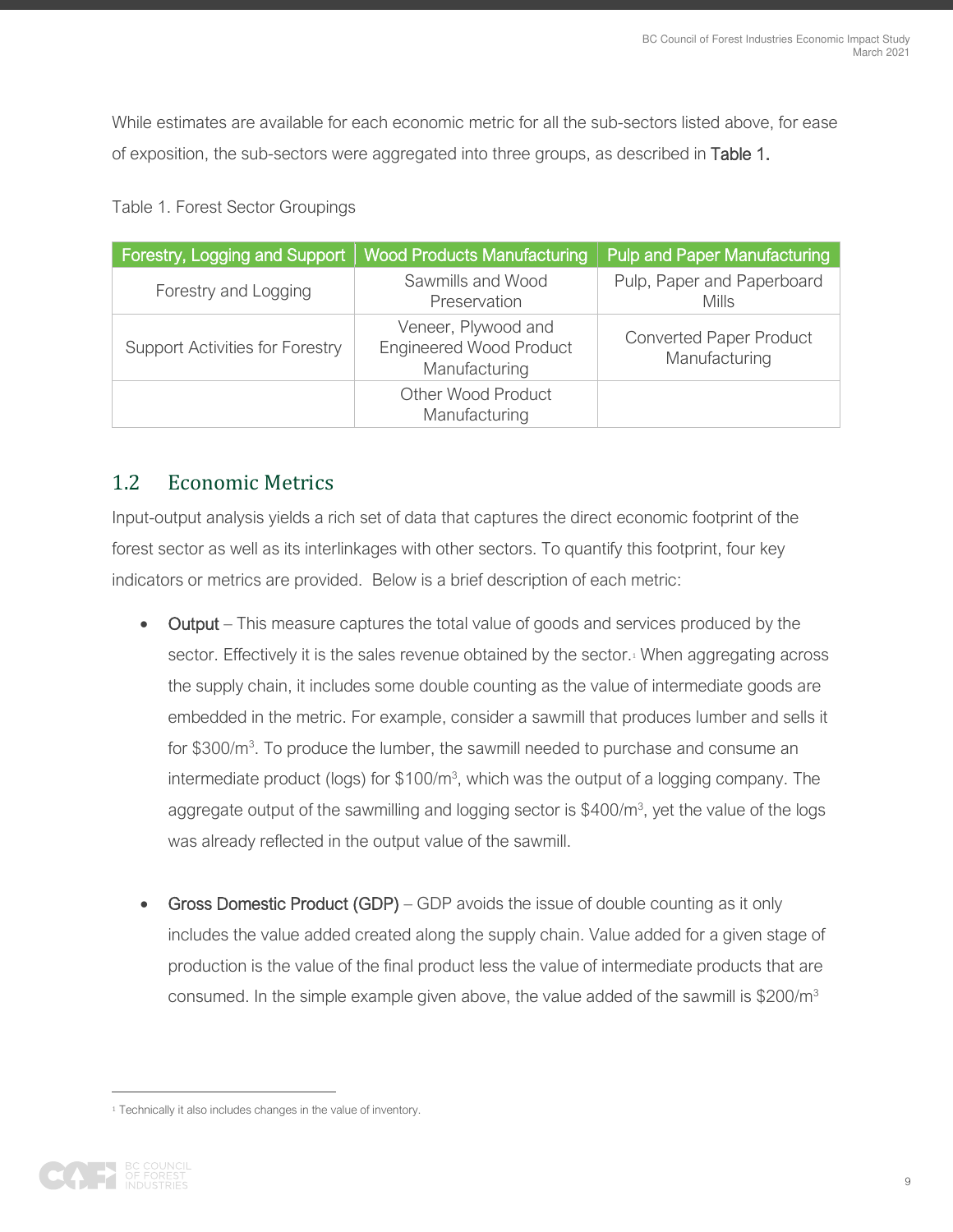$($300/m<sup>3</sup>$  minus \$100/m<sup>3</sup>). Summing value added across the sub-sectors, yields the sector's contribution to GDP.<sup>2</sup>

- **Labour Income** The value added created through a production process generates income that pays for other factors of production. In broad terms, these factors can be divided into labour and capital. Labour income represents labour's share of value added. It includes wages and salaries as well as employers' social contributions such as pension plans and employment insurance.
- **Employment** The estimate of the total number of jobs covers two main categories: employee jobs and self-employed jobs. The total number of jobs includes full-time, parttime, temporary jobs and self-employed jobs. It does not consider the number of hours worked per employee.

For each of the four metrics outlined above, a direct, indirect and induced impact is calculated. The differences between the various impacts are as follows:

- Direct impact Measures the initial requirements for an extra dollar's worth of output from the forest industry. The direct impact is a one dollar change in forest sector output to meet the change of one dollar in final demand for forest products. Associated with this change, there will also be direct impacts on GDP, jobs, etc.
- Indirect impact Measures the changes due to inter-industry purchases as they respond to the new demands of the directly affected industries. This includes all the chain reaction of output up the production stream since each of the products purchased will require, in turn, the production of various inputs.
- Induced impact Measures the changes in the production of goods and services in response to consumer expenditures induced by households' incomes (i.e., wages) generated by the production of the direct and indirect requirements.

<sup>&</sup>lt;sup>2</sup> Note that for the overall economy, summing up value added across all sectors is equivalent to the value of final (finished) products produced within a region.

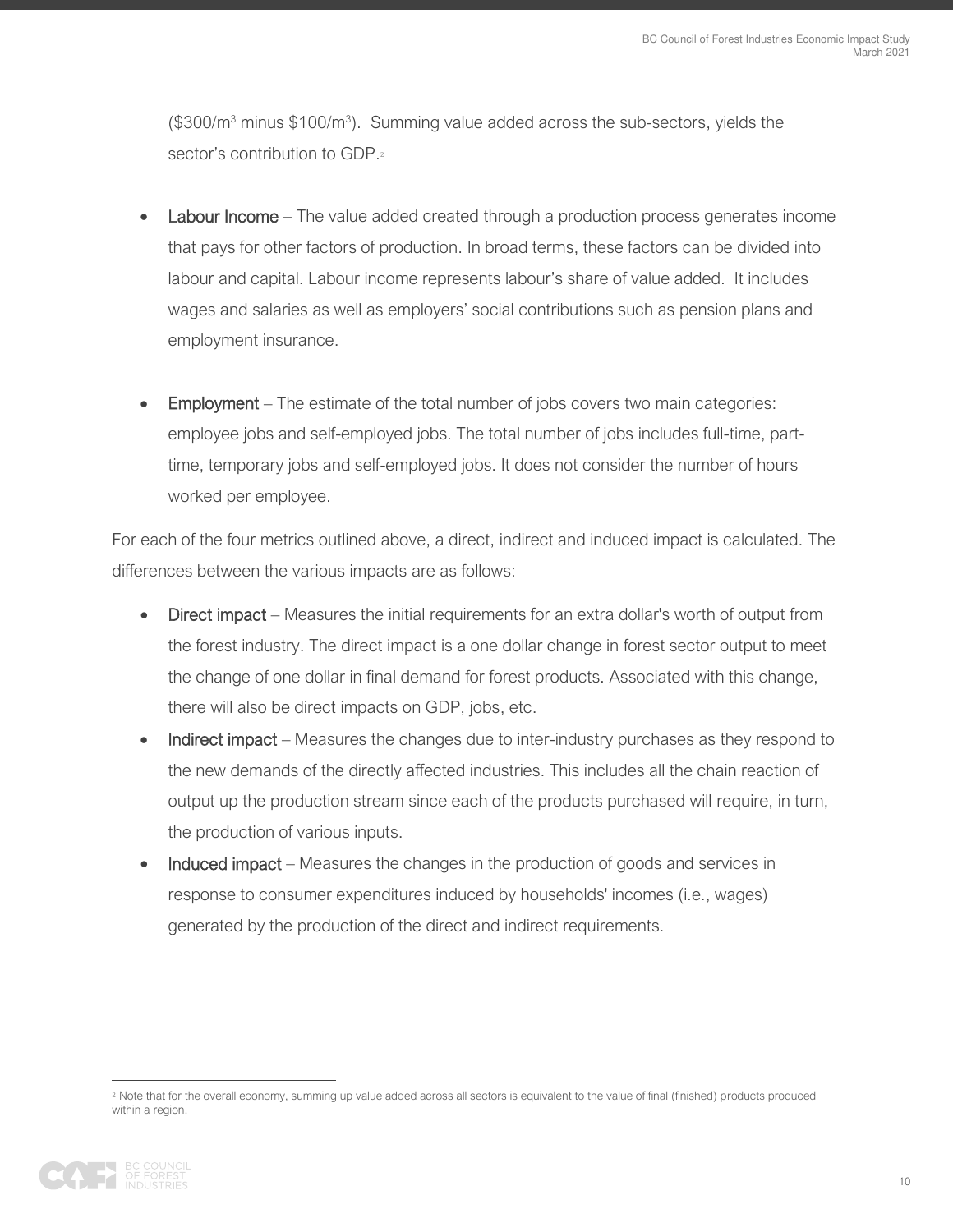#### Multipliers**<sup>3</sup>**

Multipliers are a simple measure that indicate the degree of spinoff impacts associated with a sector. There are two commonly referenced multipliers:

- 1. Type I = simple multiplier (direct + indirect) / direct impacts
- 2. Type II = total multiplier (direct + indirect + induced) / direct impact

For example, the type I employment multiplier reveals the direct and indirect impact on non-forestry jobs of one job in the forest industry. The same idea holds for the type II multiplier, except it also includes the induced impact.

#### <span id="page-11-0"></span>1.3 Results by Sub-Sector

Having introduced the sub-sectors within the forest industry and the metrics and concepts associated with input-output analysis, this section summarizes the total economic impacts for each metric and subsector. Also included are the type I and type II job multipliers implied from the results.

| <b>Sector</b>                          | <b>Direct</b> | <b>Indirect</b> | <b>Induced</b> | <b>Total Impact</b> |
|----------------------------------------|---------------|-----------------|----------------|---------------------|
| <b>Forestry, Logging &amp; Support</b> | \$6.11B       | \$2.10 B        | \$1.36B        | \$9.57B             |
| <b>Wood Products Manufacturing</b>     | \$10.39 B     | \$2.26B         | \$1.78B        | \$14.43 B           |
| <b>Pulp &amp; Paper Manufacturing</b>  | \$4.70 B      | \$1.93B         | \$0.86 B       | \$7.49 B            |
| <b>Total Forest Sector</b>             | \$21.20 B     | \$6.29B         | \$4.00 B       | \$31.48 B           |

#### Table 2. Output of B.C. Forest Sector, 2019 \$CAD Billions (B)

#### Table 3. GDP of B.C. Forest Sector, 2019 \$CAD Billions (B)

| <b>Sector</b>                          | <b>Direct</b> | <b>Indirect</b> | <b>Induced</b> | <b>Total Impact</b> |
|----------------------------------------|---------------|-----------------|----------------|---------------------|
| <b>Forestry, Logging &amp; Support</b> | \$2.82B       | \$1.06 B        | \$0.88 B       | \$4.77B             |
| <b>Wood Products Manufacturing</b>     | \$3.13B       | \$1.26B         | \$1.16B        | \$5.54B             |
| <b>Pulp &amp; Paper Manufacturing</b>  | \$1.32B       | \$1.08B         | \$0.56B        | \$2.95B             |
| <b>Total Forest Sector</b>             | \$7.27B       | \$3.40 B        | \$2.59B        | \$13.26B            |

<sup>&</sup>lt;sup>3</sup> To avoid double counting, multiplier estimates contained in this study are based on a delinked forest sector supply chain. See Appendix for further details.

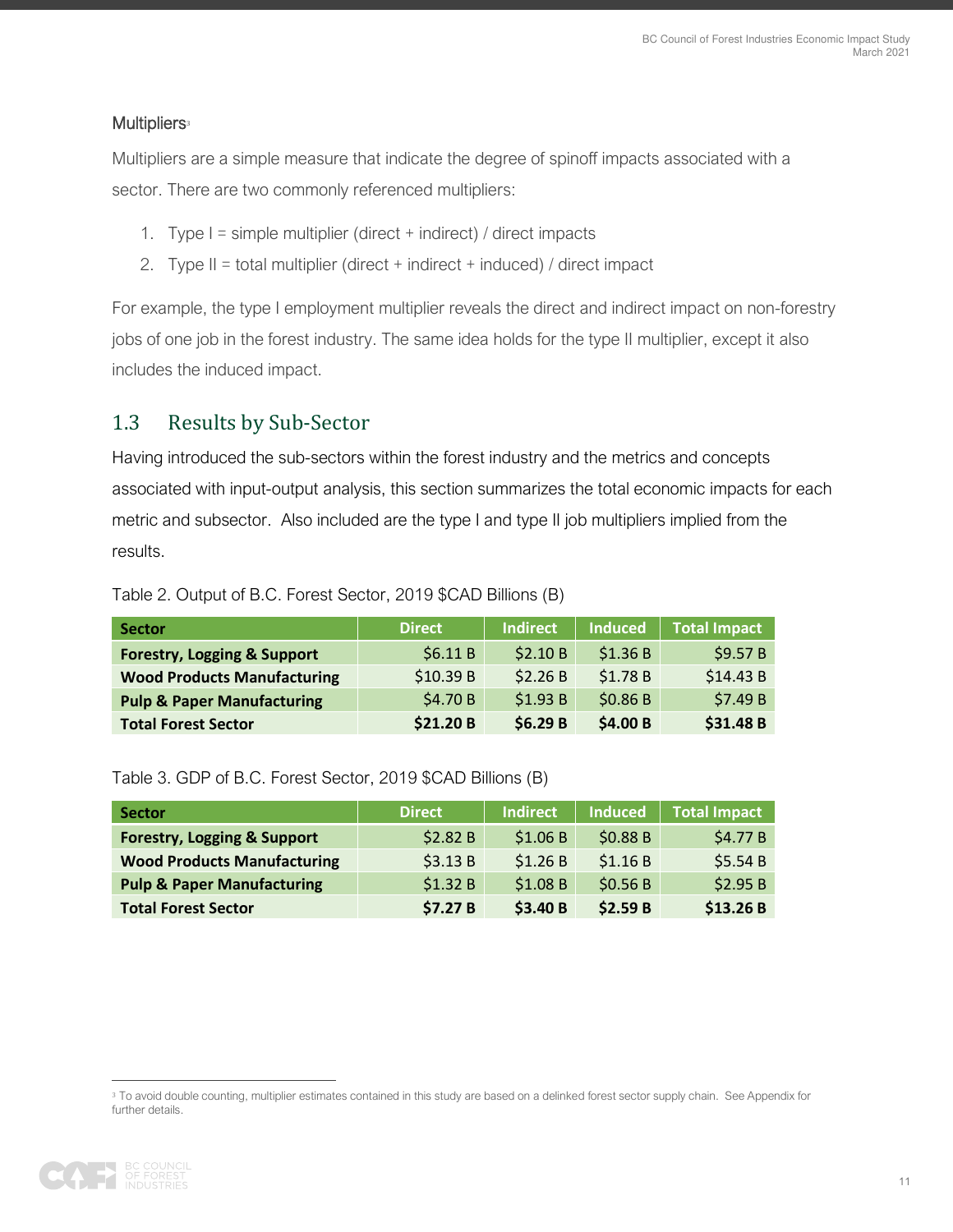Table 4. Labour Income B.C. Forest Sector, 2019 \$CAD Billions (B)

| <b>Sector</b>                          | <b>Direct</b> | <b>Indirect</b> | <b>Induced</b> | <b>Total Impact</b> |
|----------------------------------------|---------------|-----------------|----------------|---------------------|
| <b>Forestry, Logging &amp; Support</b> | \$1.52B       | \$0.61B         | \$0.33B        | \$2.47B             |
| <b>Wood Products Manufacturing</b>     | \$2.62 B      | \$0.83B         | \$0.55B        | \$3.99 B            |
| <b>Paper Manufacturing</b>             | \$0.97 B      | \$0.67 B        | \$0.26 B       | \$1.91B             |
| <b>Total Forest Sector</b>             | \$5.11B       | \$2.11B         | \$1.14B        | \$8.37 B            |

Table 5. Employment of B.C. Forest Sector (number of jobs), 2019

| <b>Sector</b>                          | <b>Direct</b> | Indirect | <b>Induced</b> | <b>Total Impact</b> |
|----------------------------------------|---------------|----------|----------------|---------------------|
| <b>Forestry, Logging &amp; Support</b> | 14,850        | 8.685    | 6.374          | 29,909              |
| <b>Wood Products Manufacturing</b>     | 25,660        | 11,709   | 10,922         | 48,292              |
| <b>Pulp &amp; Paper Manufacturing</b>  | 7.755         | 9.712    | 5.697          | 23,164              |
| <b>Total Forest Sector</b>             | 48,265        | 30,106   | 22,994         | 101,365             |

Table 6. Type I and Type II Employment Multipliers

| <b>Sector</b>                          | <b>Type I</b> | Type II |
|----------------------------------------|---------------|---------|
| <b>Forestry, Logging &amp; Support</b> | 1.6           | 2.0     |
| <b>Wood Products Manufacturing</b>     | 1.5           | 1.9     |
| <b>Pulp &amp; Paper Manufacturing</b>  | 2.3           | 3.0     |
| <b>Total</b>                           | 1.6           |         |

### <span id="page-12-0"></span>1.4 Forest Sector Spinoff Effects

As indicated in Table 5, in 2019 there were 48,265 direct forestry jobs, which created an additional 53,100 indirect and induced jobs. In this section, the ripple or spinoff effects of forest sector activity (i.e., direct and indirect impacts) are unpacked to highlight the sectors that are most affected by the forest industry. Of the indirect and induced jobs, the top 10 impacted sectors and the jobs associated with them are shown in Chart 2.

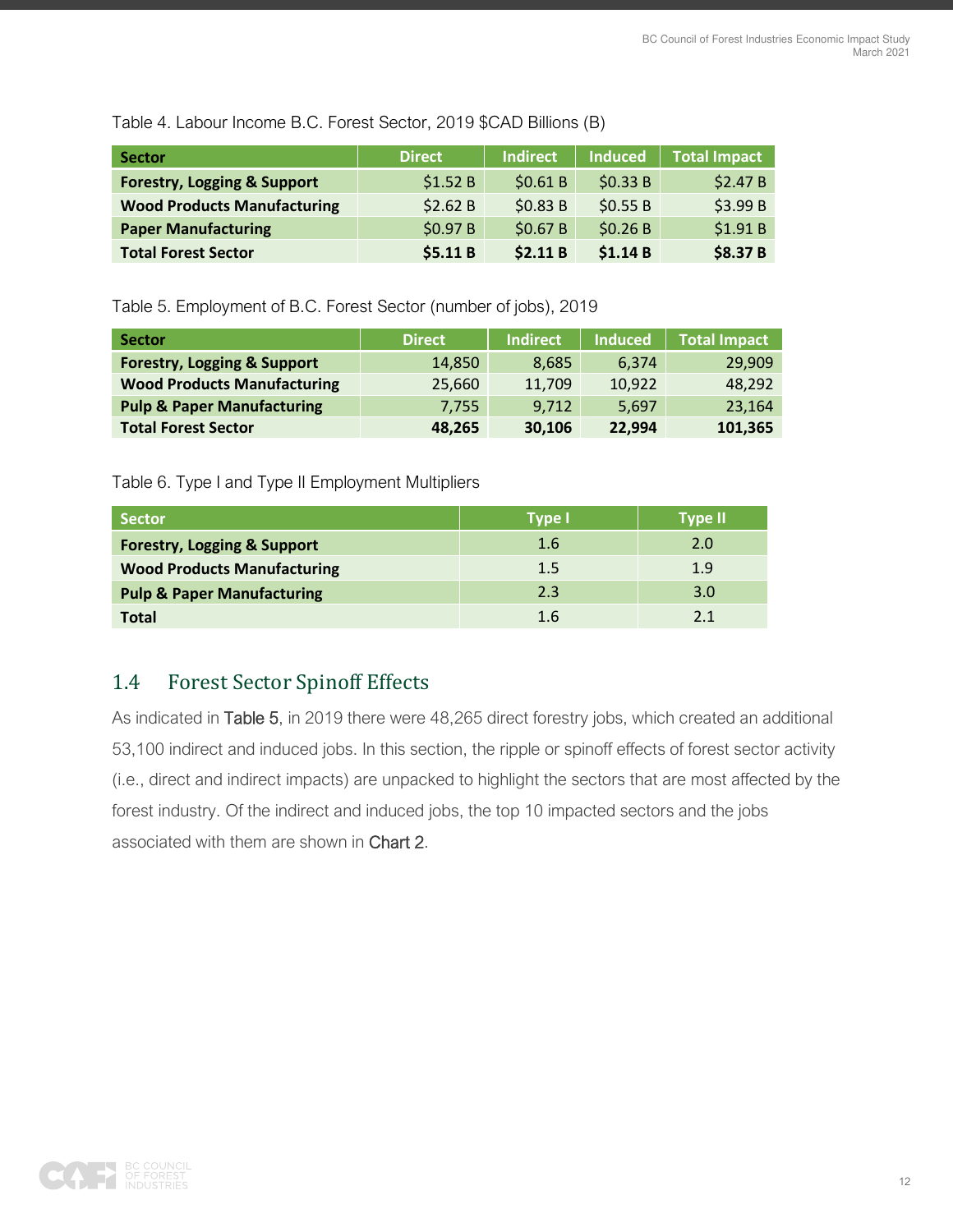

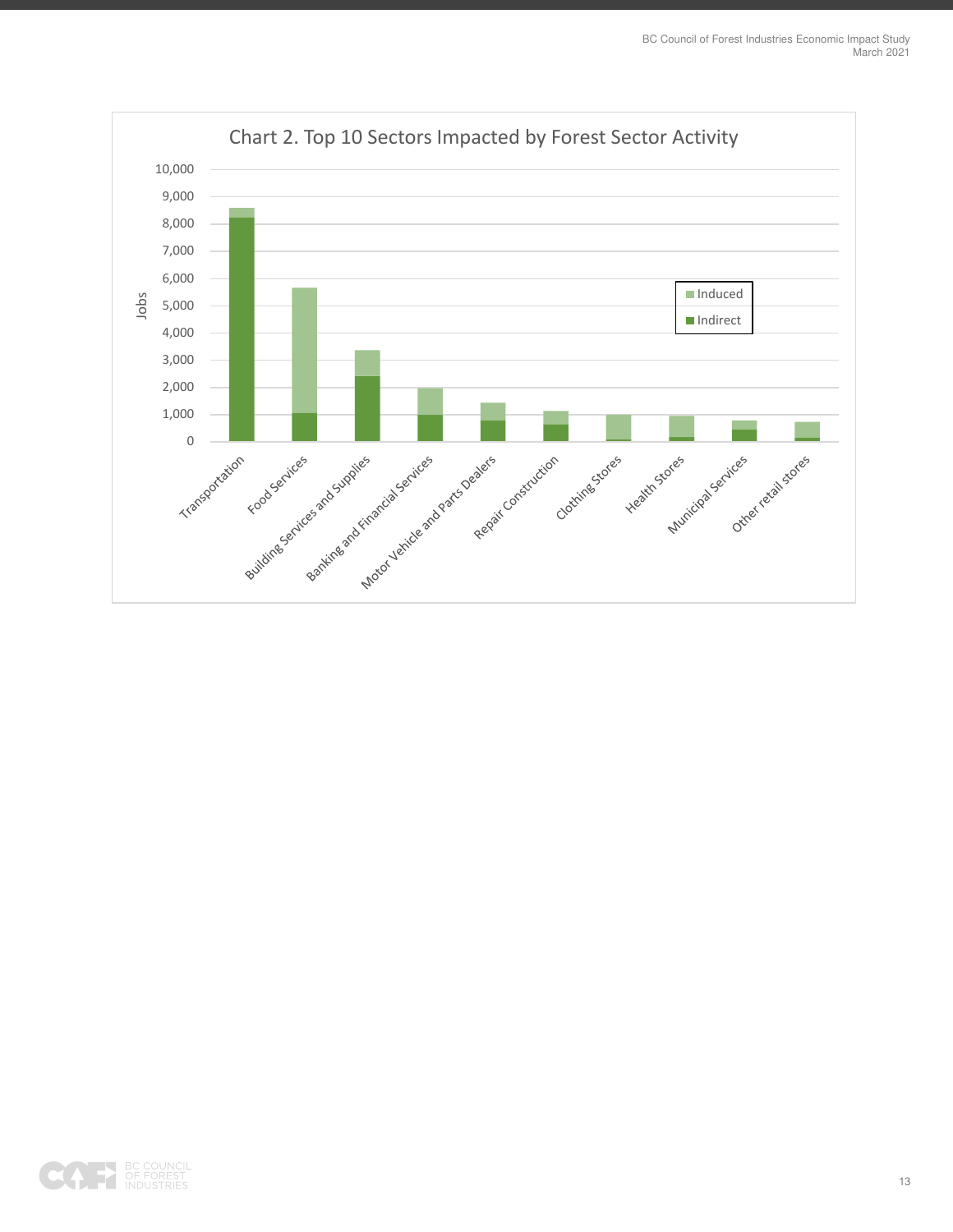# **SECTION TWO**

<span id="page-14-0"></span>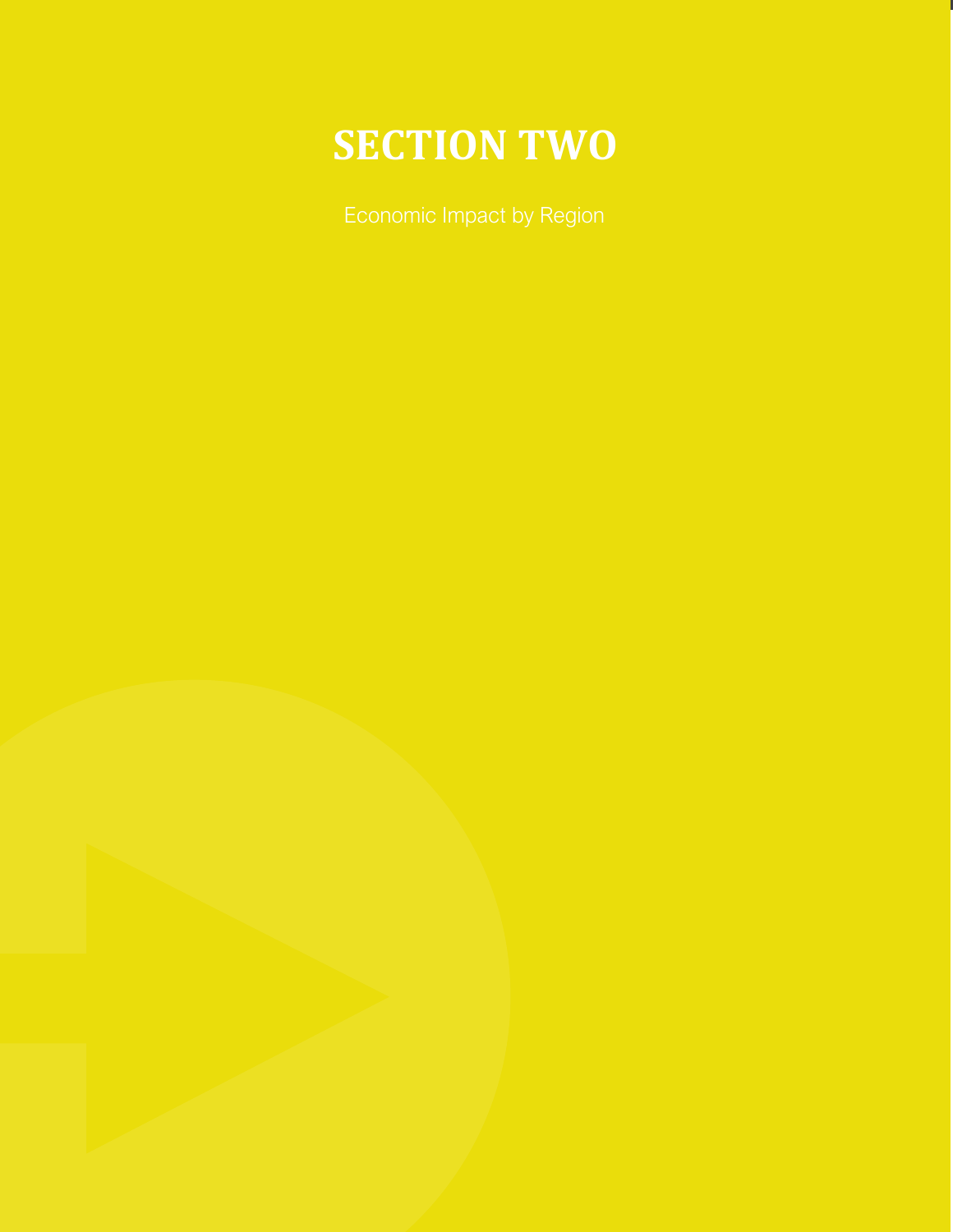### <span id="page-15-0"></span>2.1 BC's Economic Development Regions

There are eight Economic Regions within British Columbia that are defined based on spatial aggregations of various census boundaries. Economic activity in each of these is influenced by the forest sector. The regions include:

- Vancouver Island/Coast This region includes all of Vancouver Island and the Gulf Islands. It encapsulates major urban centres, such as Victoria and Nanaimo, and contains some area on the Mainland in the Central Coast and around Powell River.
- Mainland/Southwest Consists of the Greater Vancouver area, the Fraser Valley and the Sunshine Coast. The cities and surrounding area around Whistler, Pemberton and Lillooet are also part of this region.
- Thompson/Okanagan This region is the most populated region in the Interior. It includes Kelowna and Kamloops and extends out to around Princeton in the west. It is bound by the Alberta border in the east, and the Washington state border in the south.
- Kootenay The Kootenay economic region is situated in the southeastern corner of B.C. It includes cities such as Cranbrook, Castlegar and Nelson.
- Cariboo A major forestry region that includes the cities of Prince George, Williams Lake and Quesnel. It includes the Cariboo-Chilcotin plateau and extends east to the Rockies.
- North Coast The North Coast region covers the northwestern coastal areas of the province including Prince Rupert, Terrace and Kitimat. It also includes the islands of Haida Gwaii.
- Nechako A large geographic region that includes the central Lakes District of the province and is separated from the northeastern section of the province by the Rocky Mountain Trench. It includes towns such as Vanderhoof, Burns Lake, and Smithers.
- Northeast This region is part of the Peace River Basin. It is separated from the northwestern part of the province by the Rocky Mountain Trench. The main centres within the Northeast region are Fort St. John, Dawson Creek and Fort Nelson.

<sup>4</sup> [Census Boundaries - Province of British Columbia \(gov.bc.ca\)](https://www2.gov.bc.ca/gov/content/data/geographic-data-services/land-use/administrative-boundaries/census-boundaries)

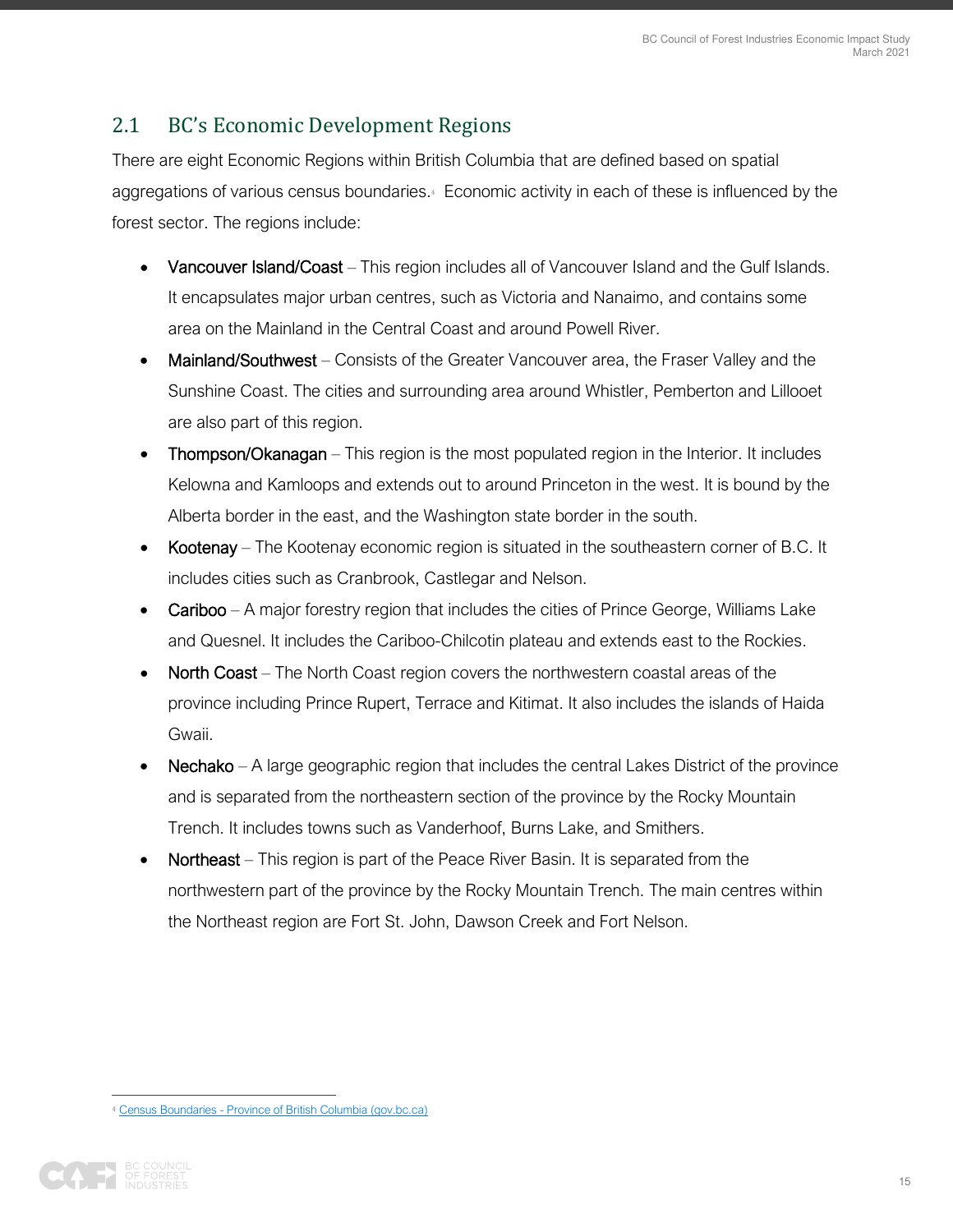

Figure 1. There are eight Economic Development Regions within British Columbia.

#### <span id="page-16-0"></span>2.2 Regionalization

To uncover the economic footprint of the forest sector in each of the regions, the economic impact results in Section One were regionalized by developing a location quotient based on regional labour force data. The location quotient is used to allocate the economic impact results across the regions.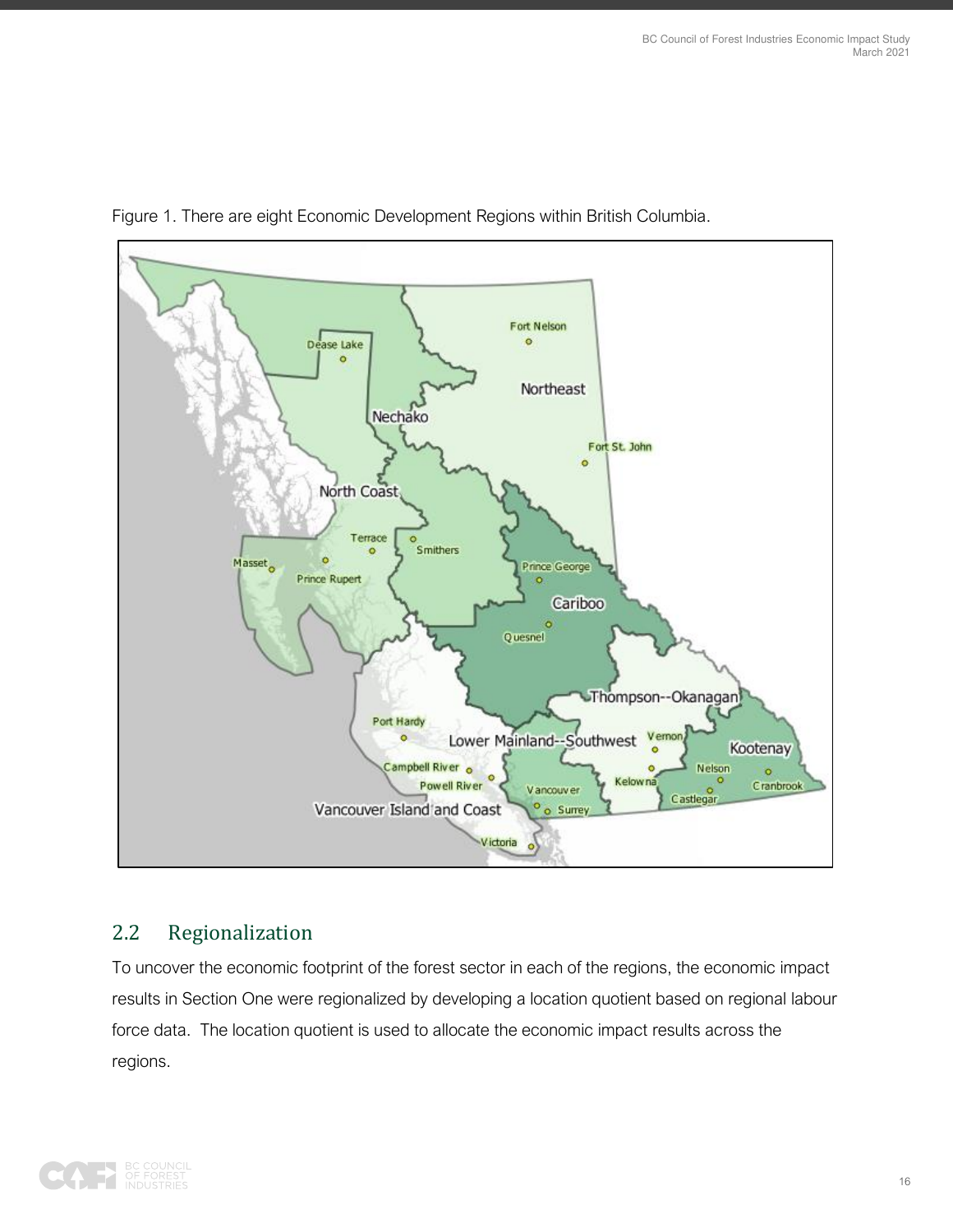The regionalization of the economic metrics across the eight Economic Development Regions, was achieved in the following four steps:

- 1. Total "experienced" labour force data for each Economic Development Region and fourdigit North American Industry Classification System (NAICS) code was extracted. This data was obtained from Statistics Canada as a custom tabulation based on the 2016 census. This data counts those individuals who worked from January 2015 to May 2016 in the industry. We chose to use this rather than the employment data, which only counts those individuals who work in the industry in the week proceeding the census. Experienced labour force provides a more robust measure that is less influence by short-term fluctuations or seasonal variation. These labour force estimates were based on the place of work, rather than place of residence as it was believed to capture the distribution of economic impacts better.
- 2. The four-digit NAICS classification of the total labour force data by region was then mapped with the Input-Output Industry Classification (IOIC), which was the classification used for the economic impacts estimated through Statistics Canada's Input-Output model. The mapping was performed based on supplemental data from Statistics Canada on wages and salaries, total number of jobs and total compensation for B.C. This exercise yielded an estimate of the experienced labour force in B.C. by IOIC.
- 3. Employment ratios were then computed for each industry and region. The employment ratio being the share of the experienced labour in each region as a share of the entire B.C. experienced labour force for each industry.
- 4. Employment ratios were then applied to each corresponding industry's direct, indirect and induced impacts, resulting in region-specific impacts by industry.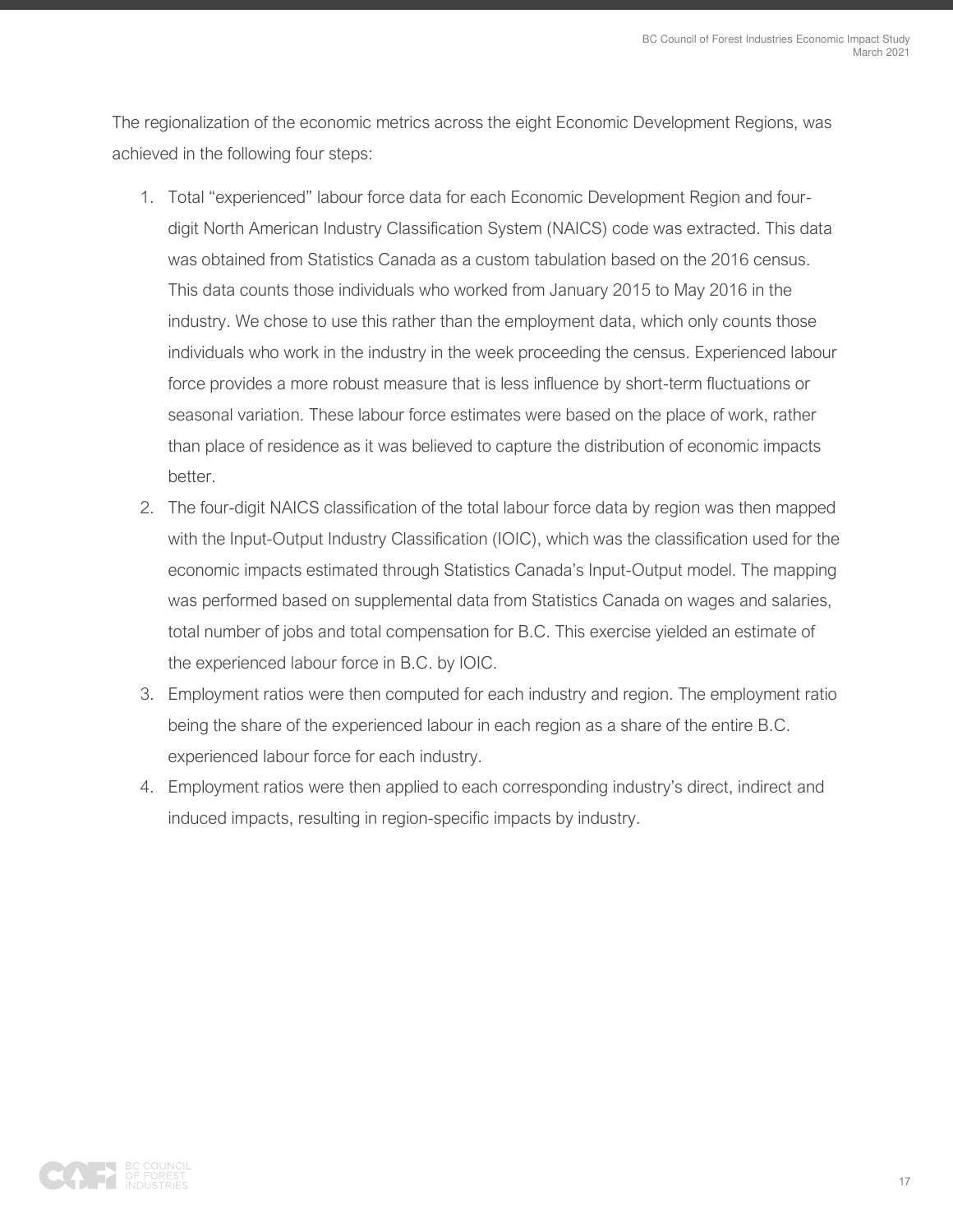<span id="page-18-0"></span>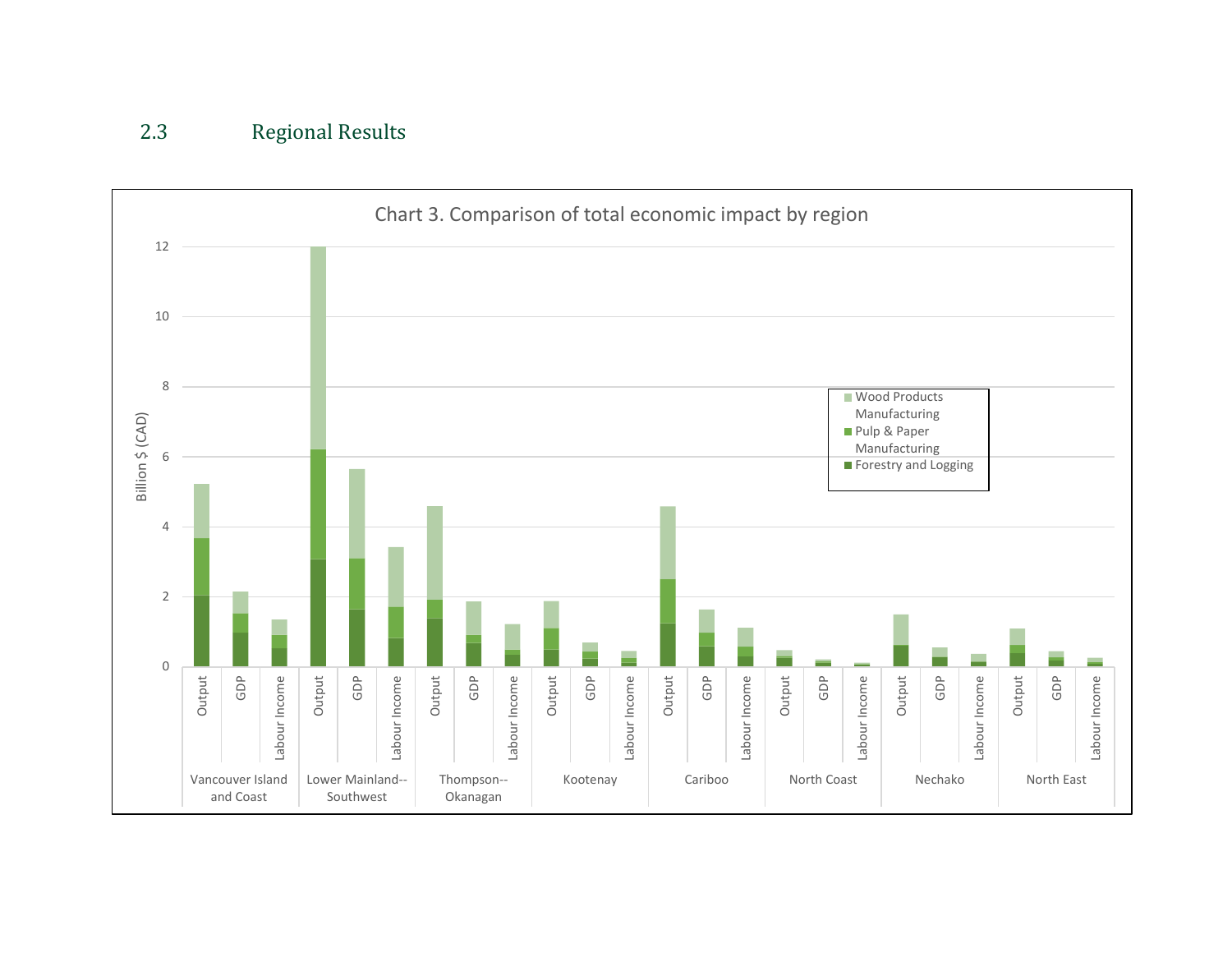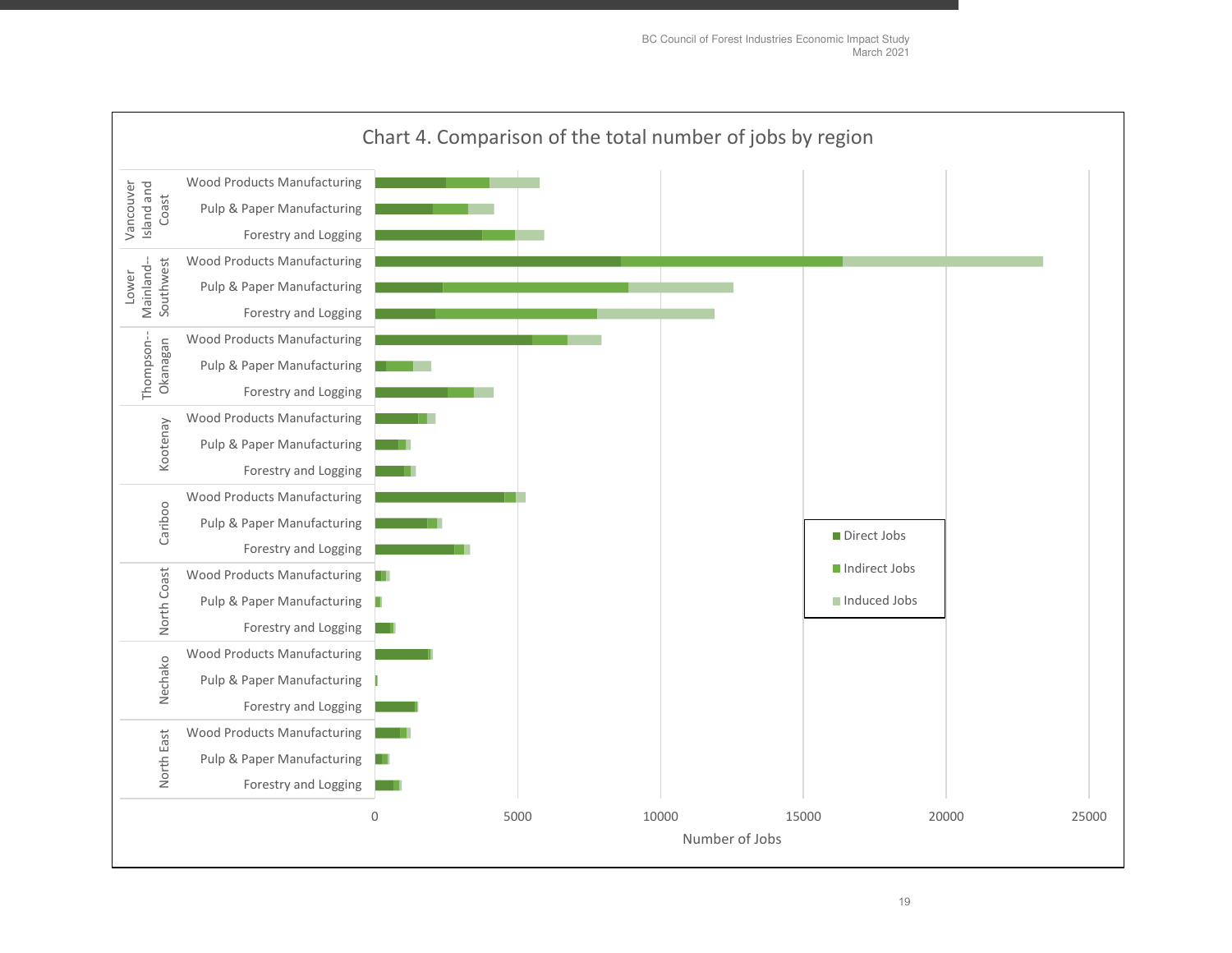# **SECTION THREE**

<span id="page-20-0"></span>Government Revenues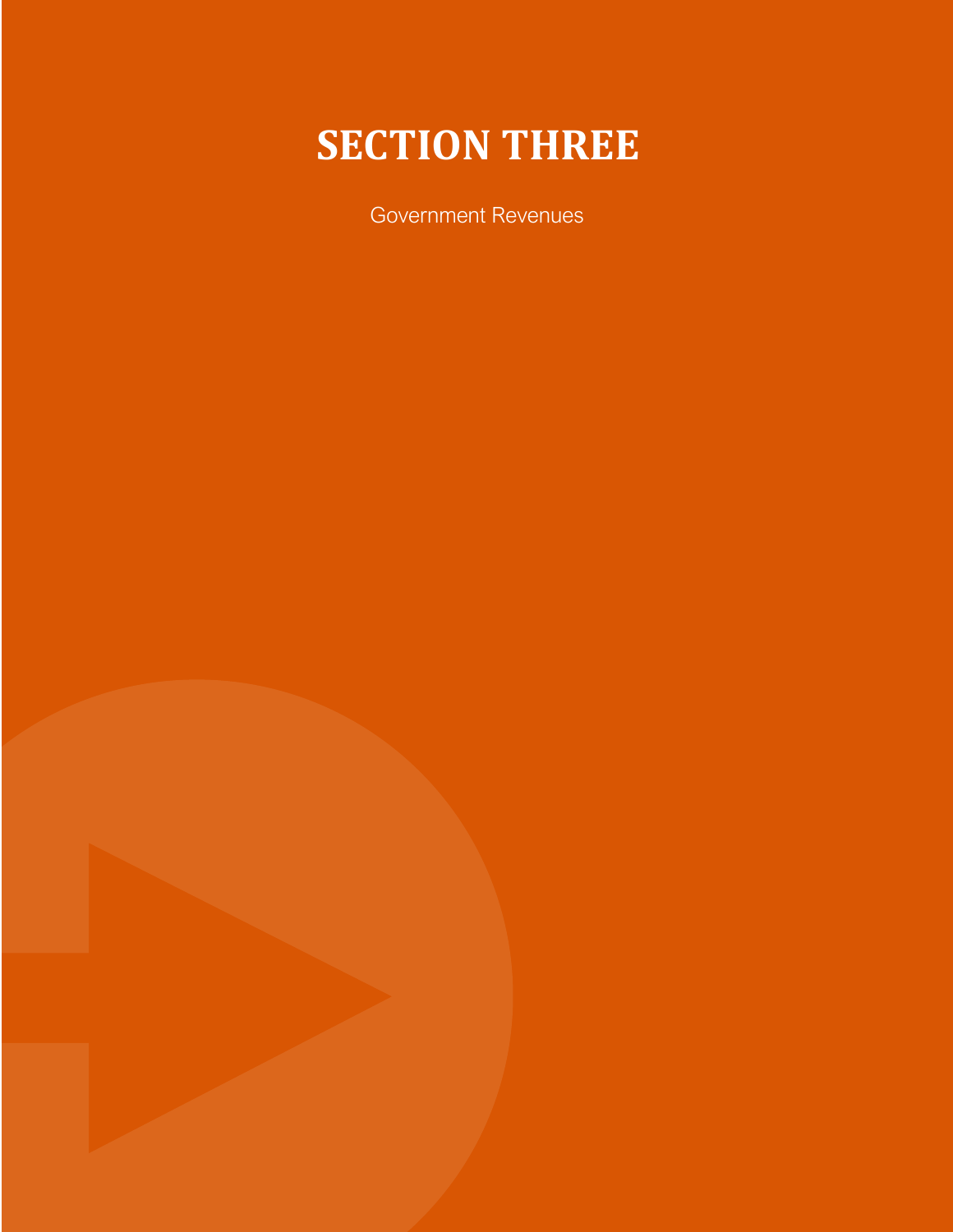#### <span id="page-21-0"></span>3.1 Tax Revenues

When economic activity (i.e., output/GDP) occurs, it generates income for those who contributed capital and labour towards its creation. These income streams are ultimately subject to taxes, which fund various government services. Government tax revenue is also created from other sources such as the production and sale of products. In this section is a brief description of the key sources of government revenue. For each source, the revenue that can be attributed to forest sector activity was estimated, these results can be found in section 3.3.

- Taxes on Products and Production Tax revenue is generated from the sale of products produced, or used by, the forest sector; this includes fuel and carbon taxes, Goods and Services Tax (GST) and Provincial Sales Tax (PST). Moreover, other taxes on production occur that are not necessarily linked to sales; this includes items such as property taxes or license fees.
- Personal Income Tax (PIT) The PIT impacts were based on the labour income impact estimates and Statistics Canada data on primary household income and personal income tax (Table 36-10-0224-011). For British Columbia, the PIT share of primary household income was 17.3% in 2019. This ratio was then applied to the labour income impact estimates to come up with a corresponding PIT impact. To allocate the PIT impacts between federal and provincial governments, data from Statistics Canada that shows the level of household income tax collected by each government was utilized (Table 36-10- 0450-01). For 2019, the overall federal share of PIT was 67%, whereas the provincial share was 33%.
- Corporate Income Tax (CIT) The amount of value added is allocated between labour and capital. The Gross Operating Surplus (GOS) is the amount that is left over after labour income is deduced from value added; in other words, it is capital's share of value added. The CIT impacts were based on the GOS estimates derived from the Input-Output model. However, seeing that GOS reflects both corporate income as well as depreciation and amortization, an adjustment needs to be made to it before it can be used in the estimation of the amount of CIT that was paid. Supplemental data from Statistics Canada (Table: 36- 10-0478-01 and Table: 33-10-0006-01) was used for this purpose. Using the most recent year of available data (2017), ratios between GOS and taxable income by sub-sector were established. From the same data, the effective federal and provincial CIT rates by industry were calculated. These ratios and rates were then applied to the 2019 GOS estimates for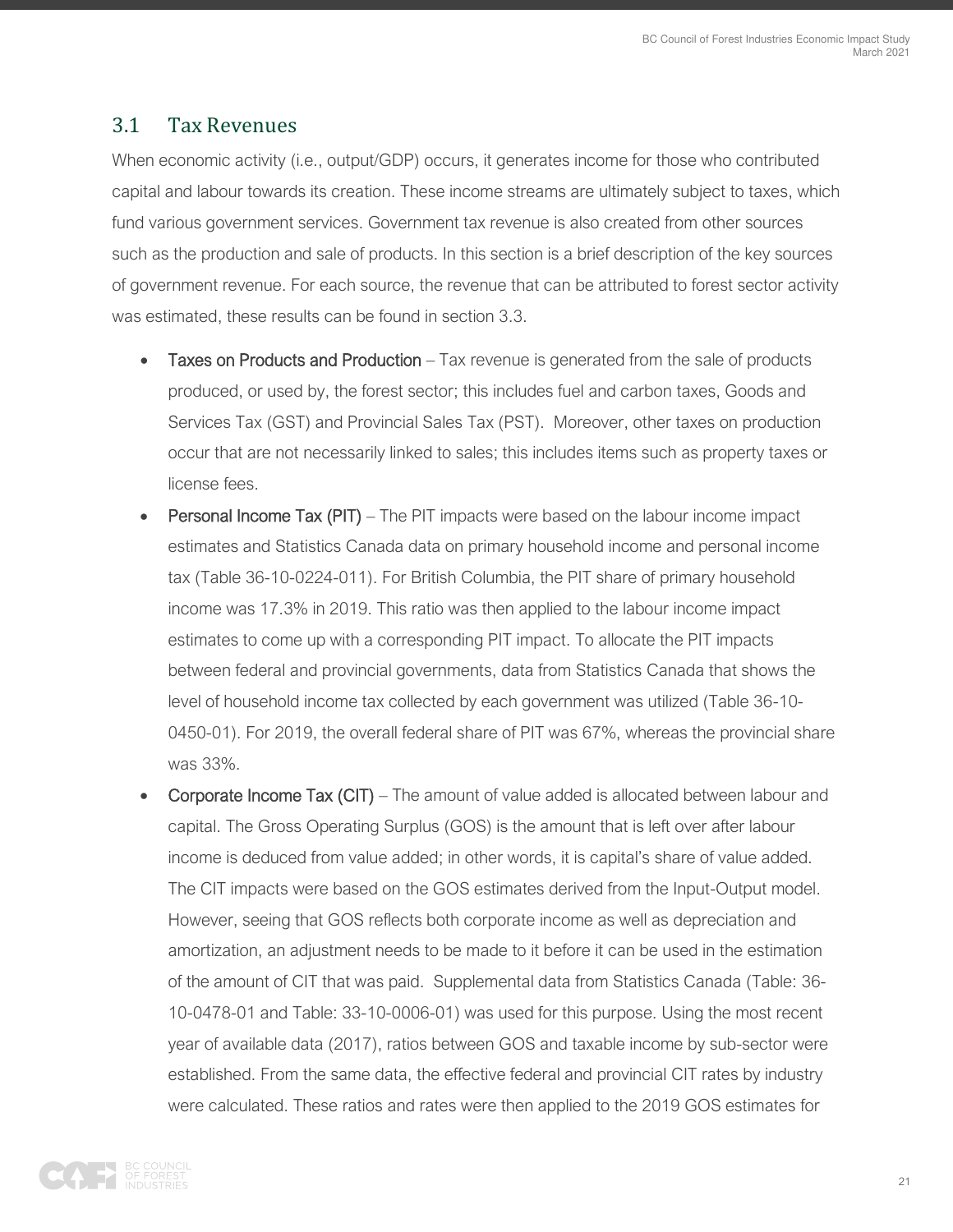each sub-sector to come up with an estimate of the level of CIT paid by the sector to provincial and federal governments.

#### <span id="page-22-0"></span>3.2 Other Revenue

The forest sector also generates other revenue to government through various other fees. The most important ones being:

- Logging tax The B.C. Logging Tax applies to entities that have income from logging operations on private or Crown land.
- **Stumpage** Most of the raw materials used to produce forest products are derived from publicly owned standing timber. For instance, in 2019, 83% of the total annual harvest was from Crown land (Chart  $5$ )<sup> $s$ </sup>. The fee companies pay for this standing timber is called stumpage. Stumpage fees are set based on timber stand characteristics and market conditions, using an auction-based timber pricing system.<sup>6</sup>
- Annual Rent In addition to stumpage fees, forest companies that have long-term tenures on public forestland are required to pay annual rents based on the amount of allowable annual cut they have.
- Fee in Lieu The export of raw logs from British Columbia is regulated and subject to a surplus test where logs are first offered to domestic mills. If logs are deemed surplus to domestic manufacturing needs, they may be exported. However, in lieu of domestic manufacturing, the province charges a fee that depends on the value of the timber and the species.<sub>7</sub>

<sup>7</sup> Se[e Fee in Lieu of Manufacture - Province of British Columbia \(gov.bc.ca\)](https://www2.gov.bc.ca/gov/content/industry/forestry/competitive-forest-industry/log-exports/step-2-bc-permit-and-export-fees/export-fees) for further details.



<sup>5</sup> Source: Harvest Billing System

<sup>&</sup>lt;sup>6</sup> Se[e BC Timber Sales - Province of British Columbia \(gov.bc.ca\).](https://www2.gov.bc.ca/gov/content/industry/forestry/bc-timber-sales) BCTS auctions support the Market Pricing System, which is the main mechanism used to price public timber in British Columbia.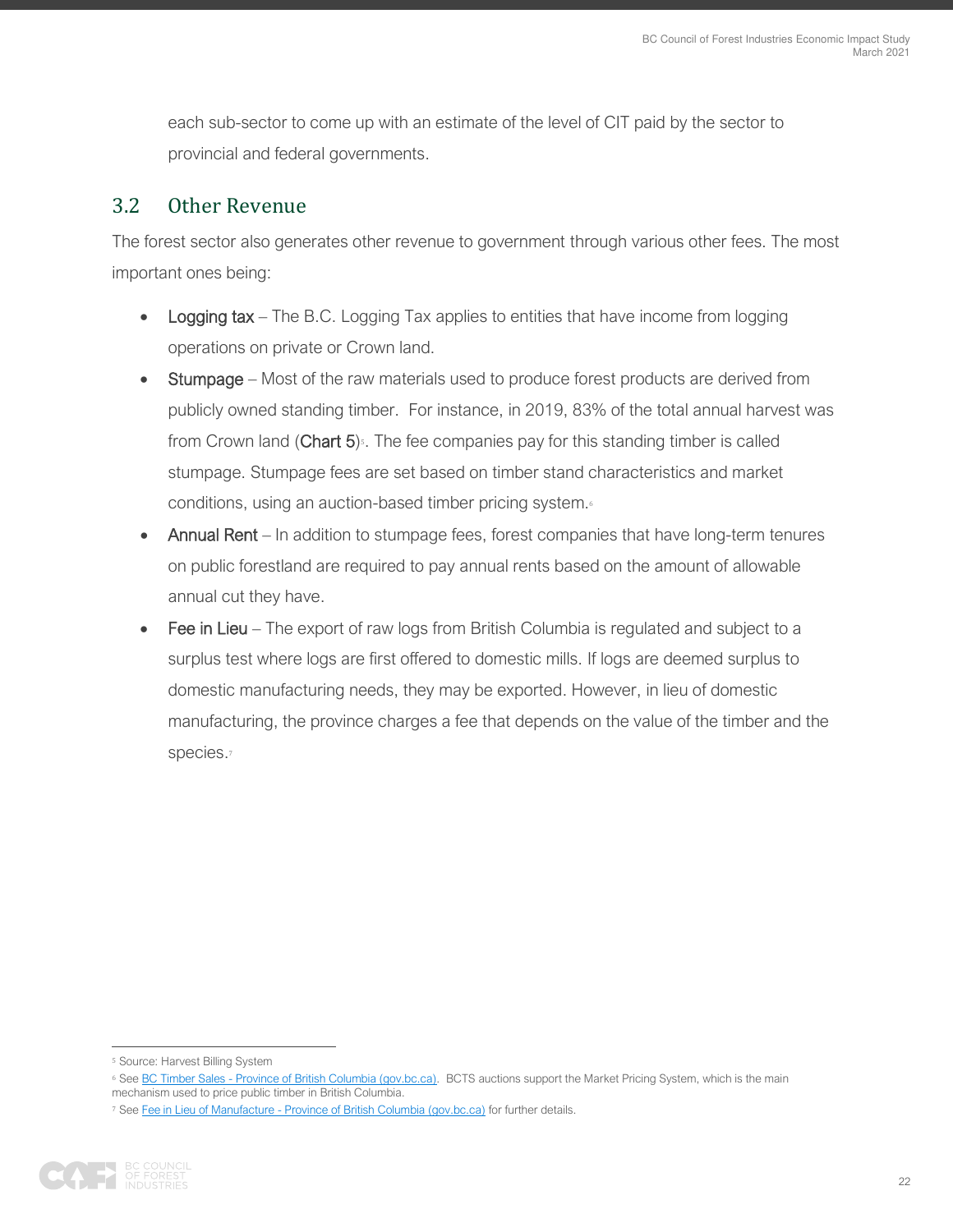

#### <span id="page-23-0"></span>3.3 Government Revenue Estimates

Table 7. Revenues collected by the government attributed to the forest sector in 2019.<sup>8</sup>

| <b>Federal Government</b>           |           | \$1,536 M |
|-------------------------------------|-----------|-----------|
| Products and production taxes,      | \$1,536 M |           |
| corporate and personal income taxes |           |           |
|                                     |           |           |
| <b>Provincial Government</b>        |           | \$2,320 M |
| Products and production taxes,      | \$1,317 M |           |
| corporate and personal income taxes |           |           |
| Logging tax                         | \$28 M    |           |
| Stumpage                            | \$932 M   |           |
| <b>Annual Rent</b>                  | \$23 M    |           |
| Fee in Lieu                         | \$20 M    |           |
|                                     |           |           |
| <b>Municipal Government</b>         |           | \$247 M   |
| Products and production taxes       | \$247 M   |           |
| Total                               |           | \$4,103 M |

<sup>&</sup>lt;sup>8</sup> Other provincial revenues such as the logging tax, stumpage, annual rent and fee in lieu were not a product of the Input-Output model but instead were obtained directly from FLNRORD Timber Pricing Branch. The logging tax estimate is based on Fiscal Year 2019/20.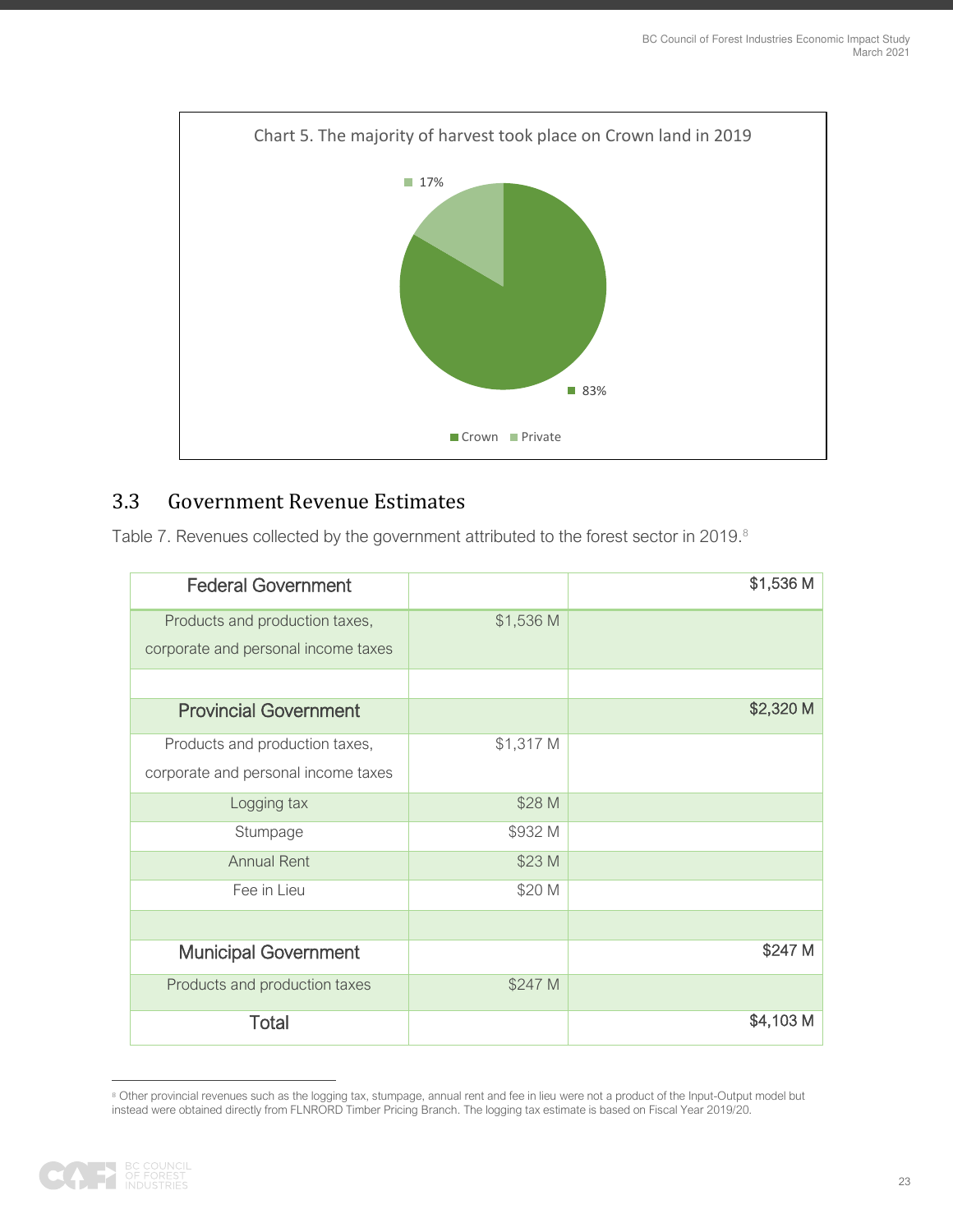# <span id="page-24-0"></span>**SECTION FOUR**

Capital Investment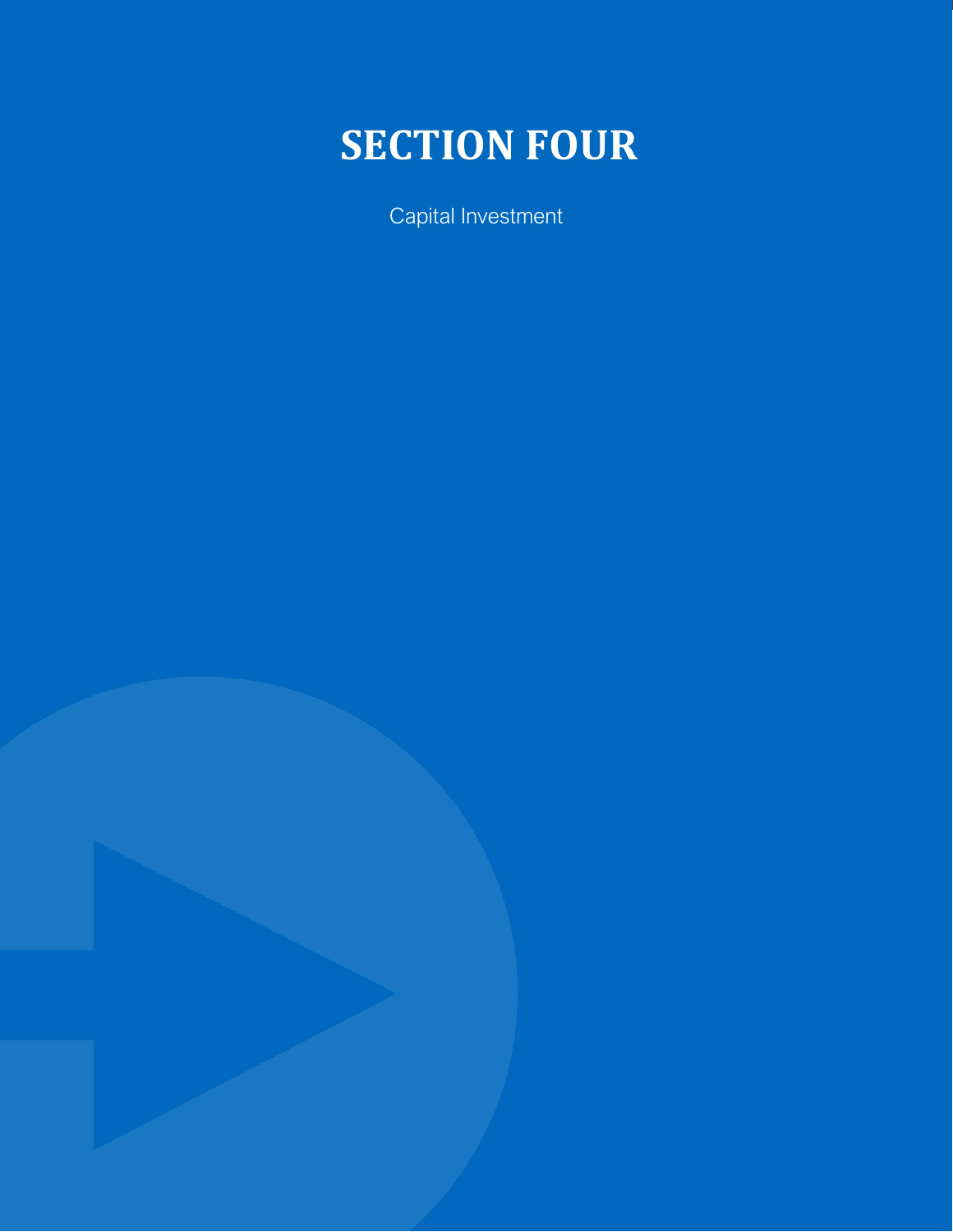#### <span id="page-25-0"></span>4.1 Capital Investment

What was presented in the previous sections was based on economic activity generated by the production of forest products. Additional economic contributions can be attributed to the forest industry because of its significant capital expenditures in the province. From 2010 to 2019, the forest sector invested about \$14 billion in combined capital and repair expenditures.<sup>9</sup> Capital expenditures alone, which include expenditures related to construction, machinery and equipment, totaled over \$6.4 billion from 2010 to 2019 (Chart 6). Repair expenditures, which also include expenditures related to maintenance, totaled \$7.6 billion over a similar period (Chart 7).<sup>10</sup>



<sup>10</sup> At the time of the study, repair expenditures for 2019 were not yet available.



<sup>9</sup> Source: Statistics Canada. Table 34-10-0035-01 Capital and repair expenditures, non-residential tangible assets, by industry and geography (x 1,000,000).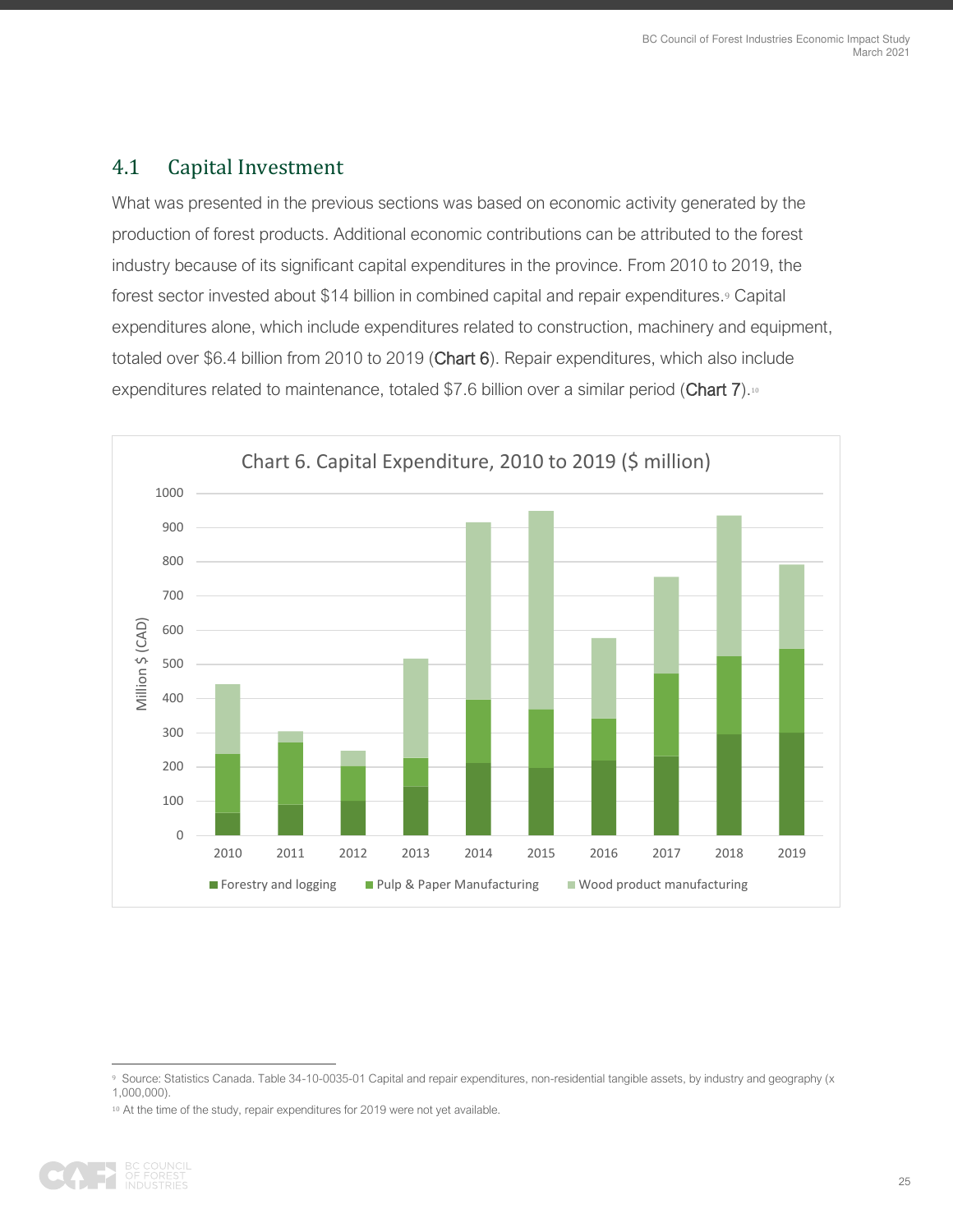

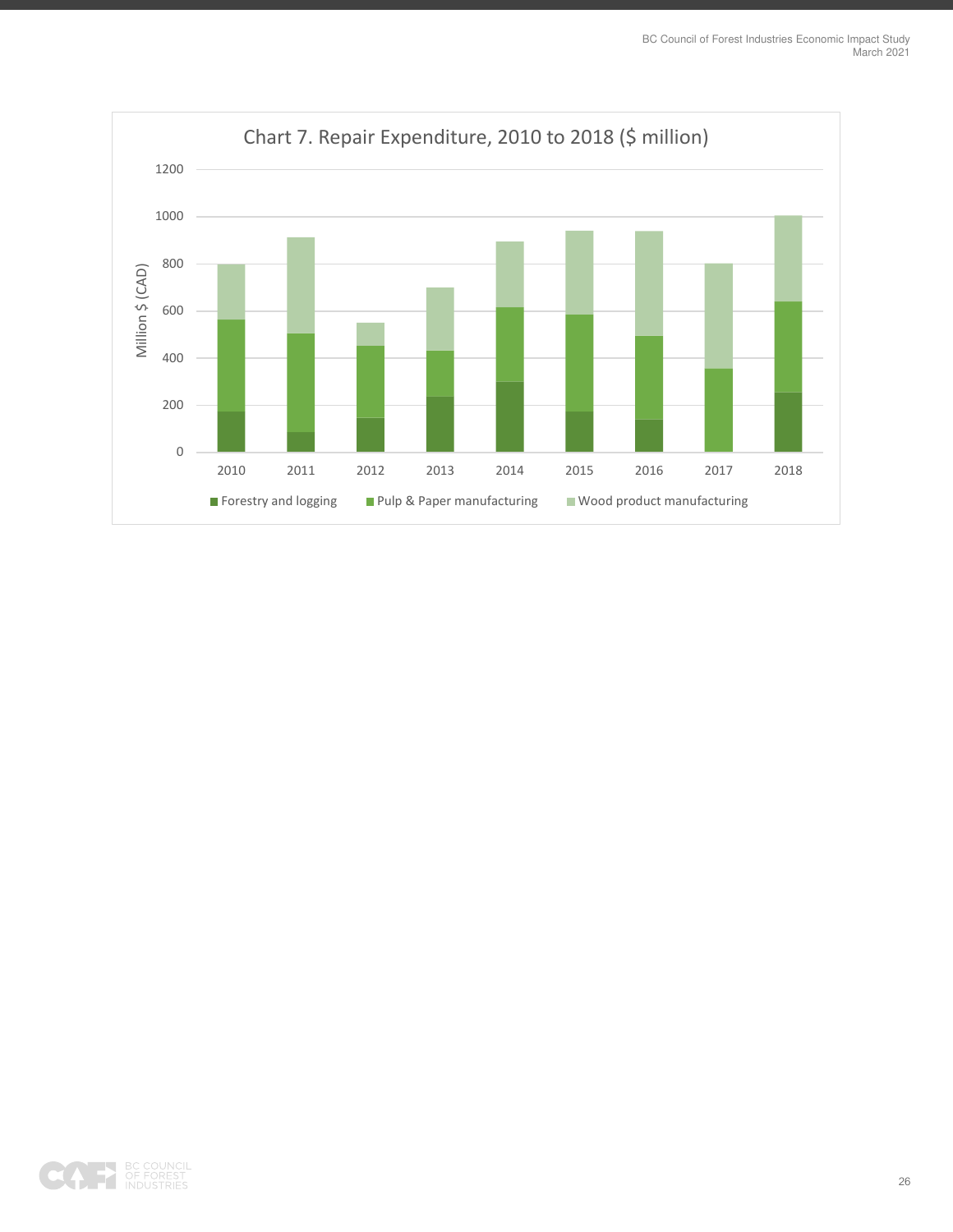#### <span id="page-27-0"></span>APPENDIX

### <span id="page-27-1"></span>A.1 Methodology

The following section describes some further details about the methodology associated with various aspects of the Economic Impact Study as well as key data sources and limitations.

Economic Impact Analysis has a long history and can take many forms. The most commonly used approach relies on Input-Output models that are based on supply and use accounts, which are part of the broader Canadian System of Macroeconomic Accounts.<sup>11</sup>

While Input-Output analysis is widely used and is very good at capturing the interlinkages in the economy at a particular point in time, there are several well-known limitations. The key ones being:

- The Input-Output model is based on the assumption of fixed technological coefficients. It does not take into account economies of scale, technological change, externalities, or responses to price changes. This makes impact analysis less accurate for long-term impacts as firms adjust their production technology and the Input-Output technological coefficients become outdated.
- The analysis says nothing about supply constraints associated with factors of production and whether they have been allocated to their highest valued use. In other words, the analysis does not consider the opportunity cost of labour and capital. For this reason, Input-Output results are thought to be most accurate when there is significant slack in the economy and less accurate under a full-employment situation.

#### Delinking the Forest Sector Supply Chain

The estimates for the economic impact were based on running Statistics Canada's Interprovincial Input-Output model for a shock on inputs. The shock values consisted of the intermediate inputs and primary inputs of the forestry sector industries as shown in the supply and use tables for British Columbia, at basic prices. To avoid double counting of the forest sector making purchases from itself, the intermediate consumption of the forestry products (defined as products primarily produced by the forestry sector industries) were zeroed out. In addition, the economic impact of the forestry sector industries appearing as indirect and induced effects were also zeroed out.

<sup>11</sup> [Chapter 4 Supply and use accounts \(statcan.gc.ca\)](https://www150.statcan.gc.ca/n1/pub/13-606-g/2016001/article/14619-eng.htm)

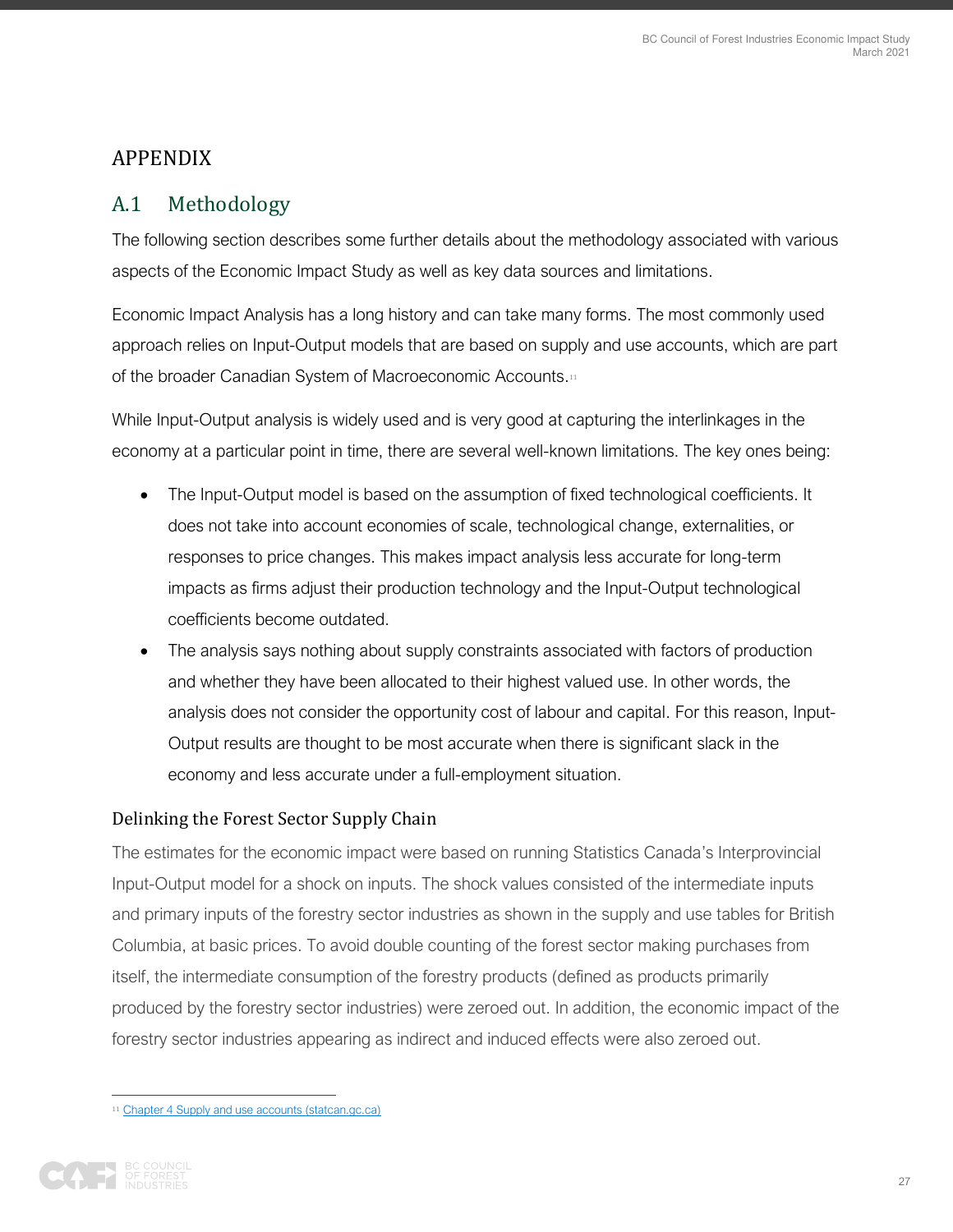#### Projecting Input-Output Results from 2017 to 2019<sup>12</sup>

The dollar value estimates provided in the study are all based on nominal values in 2019. At the time the study was conducted, nominal GDP by industry in current dollars was only directly available from Statistics Canada up until the year 2017. However, real GDP by industry (2012 Chained Dollars) is available from Statistics Canada up to 2019. From the two series we can get GDP deflators for 2017 as follows:

$$
Deflator_t = \frac{Nominal_t}{Real_t} * 100
$$

Since we do not have nominal GDP for 2018 and 2019, price indices for each sub-sector were used to calculate the deflators.

$$
Deflator_{\{t+1\}} = \frac{P_{\{t+1\}}}{P_{\{t\}}} \times Deflator_{\{t\}}
$$

Then nominal GDP can be forecasted as follows:

$$
Nominal\ GDP_{\{t+1\}}=Deflator_{\{t+1\}}*Real\ GDP_{\{t+1\}}
$$

Now the % change from Base IO Year GDP is calculated as follows:

$$
\% change in Nominal GDP = \frac{Projected Nominal GDP_{\{t+1\}}}{IO Base Year GDP_{\{t\}}} - 1
$$

This GDP growth rate was then applied to Output, GDP (at market prices) taxes on products and production, and gross operating surplus to get the projected nominal impacts for 2019. Such an exercise was not necessary for both direct labor income and the number of jobs as these values were directly available from Statistics Canada tables (Table: 36-10-0480-01) and the indirect and induced impacts were calculated using the corresponding multipliers.

<sup>12</sup> In discussions with Natural Resources Canada, they indicated that a similar approach was taken in their estimates of nominal GDP by resource sector for Canada in 2019. [10 Key Facts on Canada's Natural Resources \(nrcan.gc.ca\)](https://www.nrcan.gc.ca/sites/www.nrcan.gc.ca/files/emmc/pdf/10_key_facts_on%20Natural%20Resources%20Canads_2020_E.pdf)

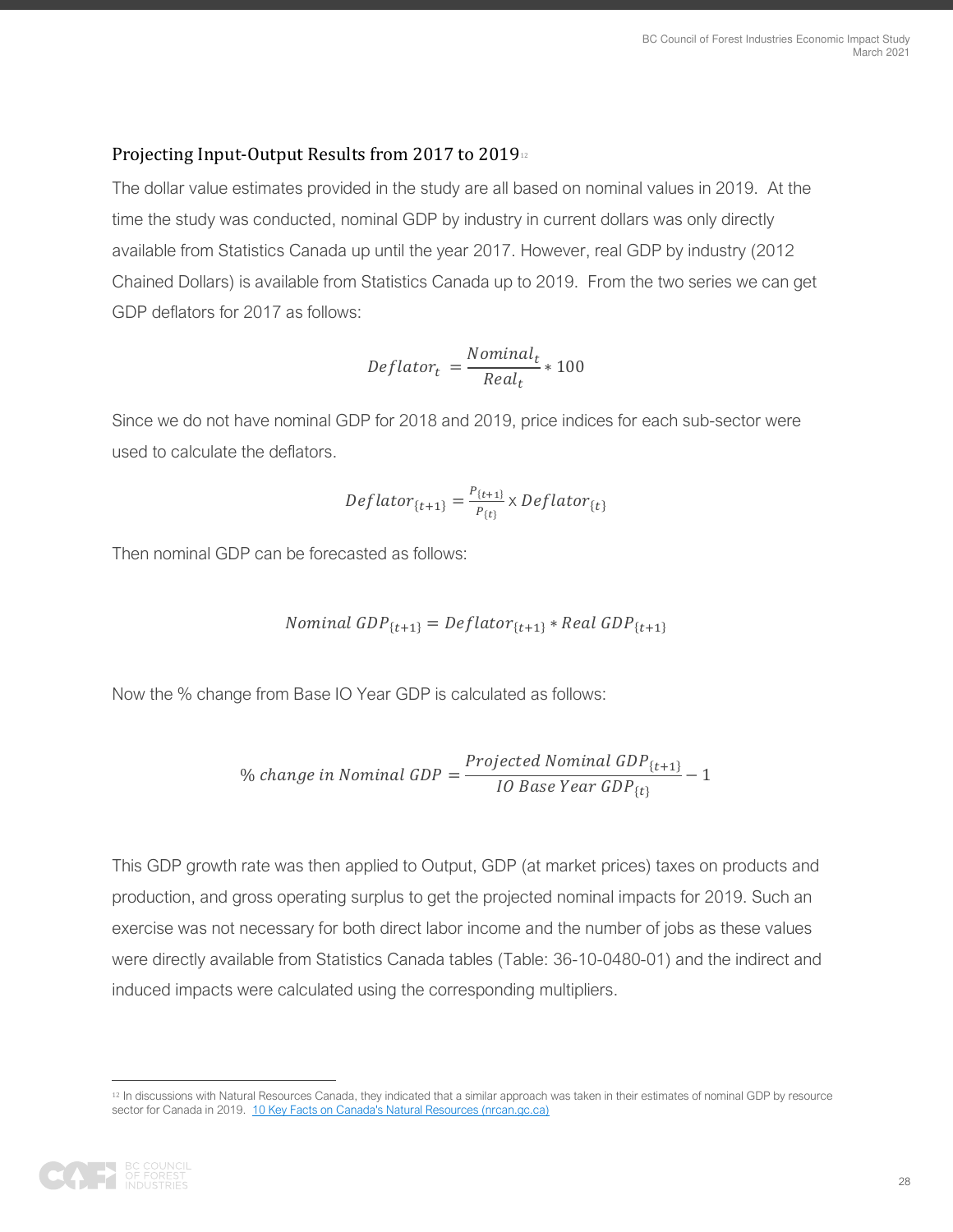## <span id="page-29-0"></span>A.2 Data

Economic metrics for the Vancouver Island/Coast development region, 2019 \$CAD Millions (M).

|                  | <b>Sector</b>                         | <b>Direct</b> | Indirect | <b>Induced</b> | <b>Total</b><br>Impact |
|------------------|---------------------------------------|---------------|----------|----------------|------------------------|
| Output           | Forestry, Logging & Support           | \$1607.7M     | \$244.5M | \$202.4M       | \$2054.5M              |
|                  | <b>Wood Products Manufacturing</b>    | \$1016.9M     | \$263.1M | \$266.0M       | \$1546.0M              |
|                  | <b>Pulp &amp; Paper Manufacturing</b> | \$1275.3M     | \$221.8M | \$127.7M       | \$1624.9M              |
|                  | Total                                 | \$3899.9M     | \$729.4M | \$596.1M       | \$5225.4M              |
| <b>GDP</b>       | Forestry, Logging & Support           | \$730.5M      | \$123.0M | \$132.7M       | \$986.2M               |
|                  | <b>Wood Products Manufacturing</b>    | \$304.4M      | \$140.3M | \$174.5M       | \$619.3M               |
|                  | <b>Pulp &amp; Paper Manufacturing</b> | \$352.6M      | \$114.5M | \$83.8M        | \$550.9M               |
|                  | Total                                 | \$1387.5M     | \$377.8M | \$391.0M       | \$2156.3M              |
| Labour<br>Income | Forestry, Logging & Support           | \$407.6M      | \$77.2M  | \$50.0M        | \$534.9M               |
|                  | <b>Wood Products Manufacturing</b>    | \$254.1M      | \$101.1M | \$83.9M        | \$439.1M               |
|                  | <b>Pulp &amp; Paper Manufacturing</b> | \$264.3M      | \$81.2M  | \$39.8M        | \$385.2M               |
|                  | Total                                 | \$926.0M      | \$259.5M | \$173.7M       | \$1359.2M              |
| Employment       | Forestry, Logging & Support           | 3,775         | 1,129    | 1,020          | 5,925                  |
|                  | <b>Wood Products Manufacturing</b>    | 2,491         | 1,529    | 1,748          | 5,768                  |
|                  | <b>Pulp &amp; Paper Manufacturing</b> | 2,025         | 1,234    | 912            | 4,171                  |
|                  | Total                                 | 8,291         | 3,893    | 3,679          | 15,864                 |

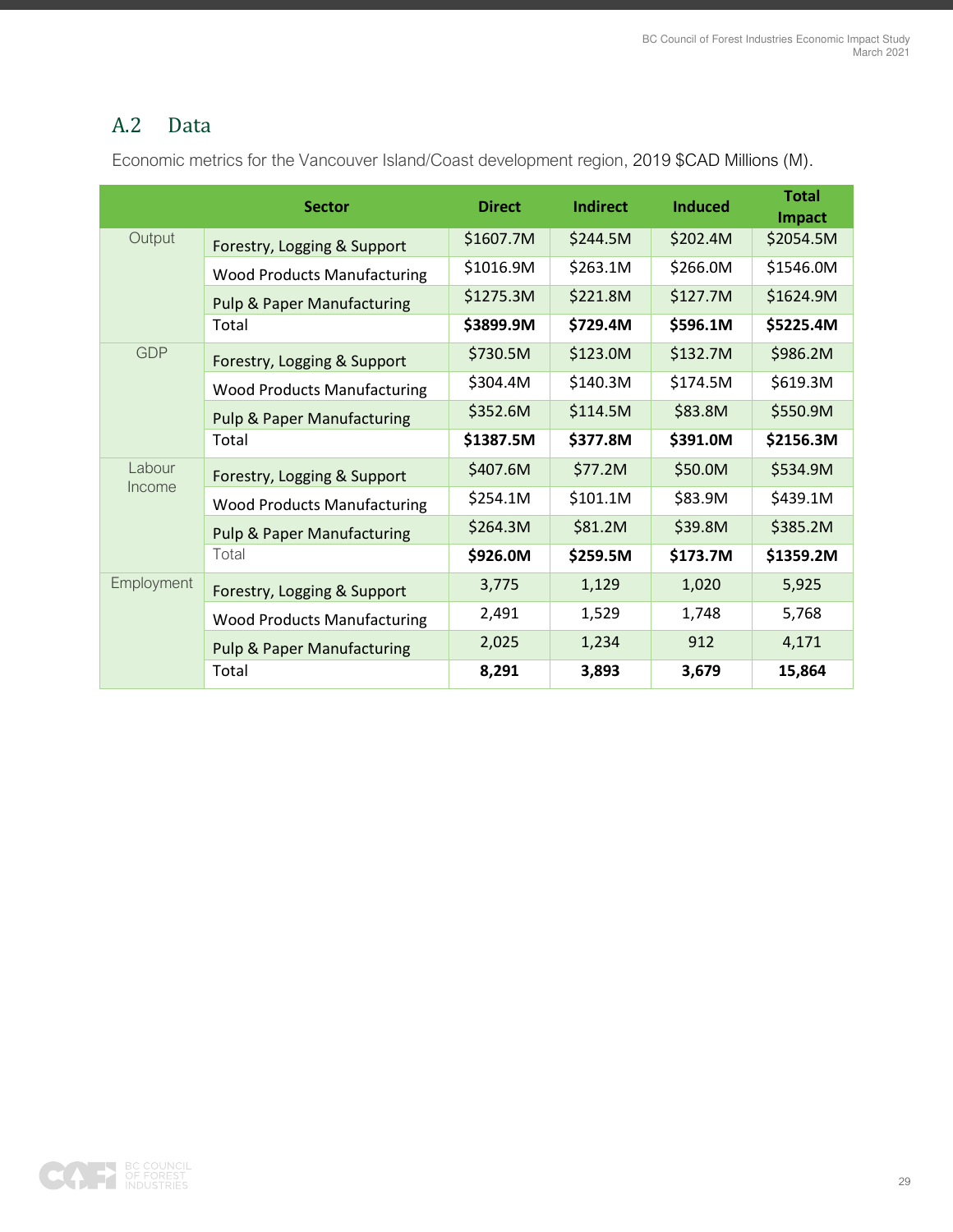|            | <b>Sector</b>                         | <b>Direct</b> | <b>Indirect</b> | <b>Induced</b> | <b>Total</b><br>Impact |
|------------|---------------------------------------|---------------|-----------------|----------------|------------------------|
| Output     | Forestry, Logging & Support           | \$849.7M      | \$1342.4M       | \$887.2M       | \$3079.3M              |
|            | <b>Wood Products Manufacturing</b>    | \$3228.6M     | \$1487.4M       | \$1165.8M      | \$5881.8M              |
|            | <b>Pulp &amp; Paper Manufacturing</b> | \$1319.1M     | \$1266.5M       | \$559.8M       | \$3145.4M              |
|            | Total                                 | \$5397.4M     | \$4096.3M       | \$2612.7M      | \$12106.5M             |
| <b>GDP</b> | Forestry, Logging & Support           | \$397.2M      | \$684.5M        | \$570.5M       | \$1652.3M              |
|            | <b>Wood Products Manufacturing</b>    | \$962.9M      | \$829.9M        | \$750.1M       | \$2542.8M              |
|            | <b>Pulp &amp; Paper Manufacturing</b> | \$384.4M      | \$712.1M        | \$360.1M       | \$1456.6M              |
|            | Total                                 | \$1744.5M     | \$2226.5M       | \$1680.7M      | \$5651.7M              |
| Labour     | Forestry, Logging & Support           | \$209.5M      | \$406.0M        | \$215.2M       | \$830.7M               |
| Income     | <b>Wood Products Manufacturing</b>    | \$782.4M      | \$557.8M        | \$360.8M       | \$1701.1M              |
|            | <b>Pulp &amp; Paper Manufacturing</b> | \$271.7M      | \$453.4M        | \$171.0M       | \$896.1M               |
|            | Total                                 | \$1263.6M     | \$1417.3M       | \$747.0M       | \$3427.9M              |
| Employment | Forestry, Logging & Support           | 2,118         | 5,669           | 4,097          | 11,884                 |
|            | <b>Wood Products Manufacturing</b>    | 8,611         | 7,766           | 7,020          | 23,397                 |
|            | <b>Pulp &amp; Paper Manufacturing</b> | 2,383         | 6,505           | 3,660          | 12,548                 |
|            | Total                                 | 13,112        | 19,940          | 14,777         | 47,829                 |

Economic metrics for the Mainland/Southwest development region, 2019 \$CAD Millions (M).

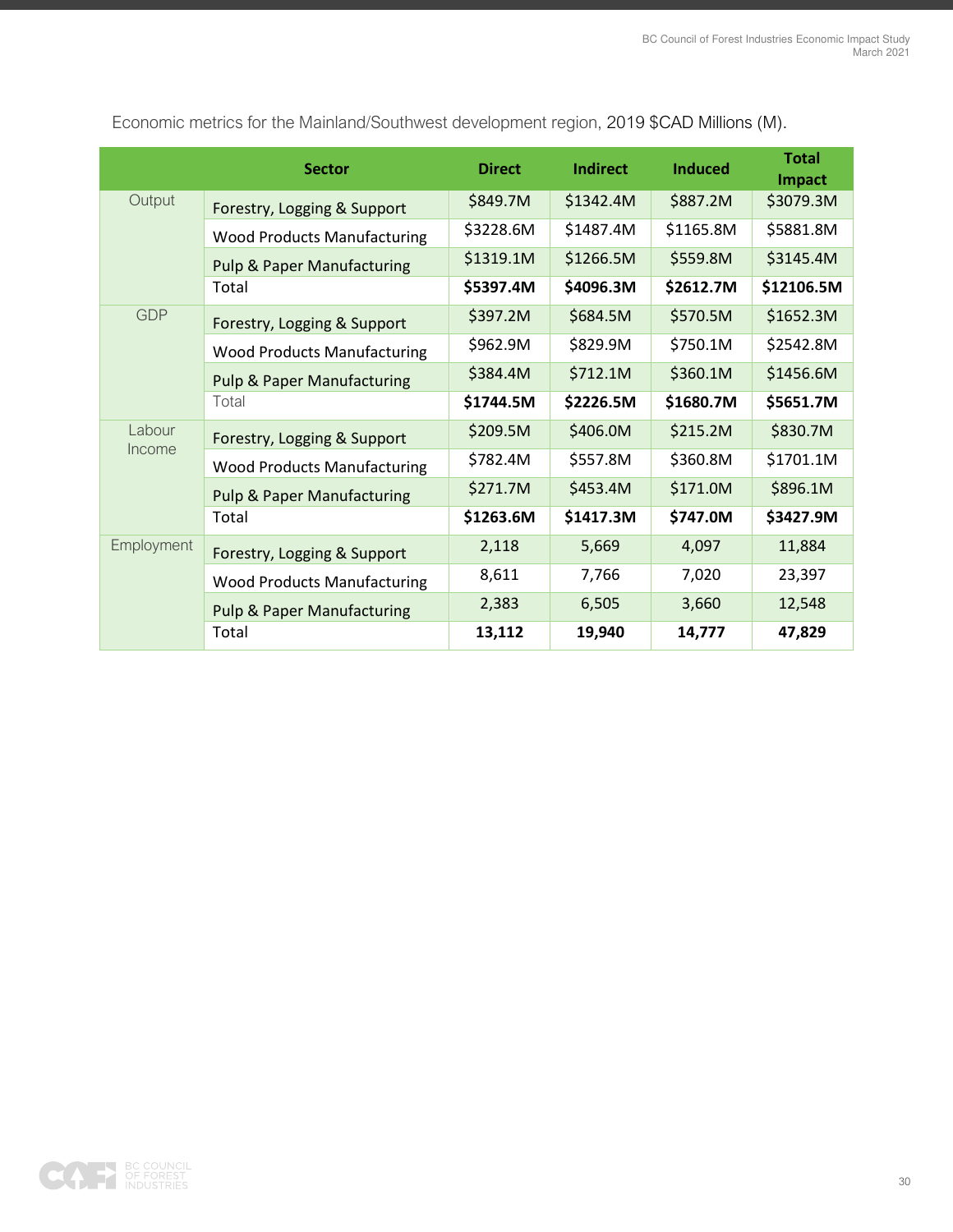|            | <b>Sector</b>                         | <b>Direct</b> | Indirect | <b>Induced</b> | <b>Total</b><br>Impact |
|------------|---------------------------------------|---------------|----------|----------------|------------------------|
| Output     | Forestry, Logging & Support           | \$1038.5M     | \$220.0M | \$143.7M       | \$1402.1M              |
|            | <b>Wood Products Manufacturing</b>    | \$2244.8M     | \$236.2M | \$188.7M       | \$2669.7M              |
|            | <b>Pulp &amp; Paper Manufacturing</b> | \$243.9M      | \$185.7M | \$90.7M        | \$520.3M               |
|            | Total                                 | \$3527.1M     | \$641.8M | \$423.1M       | \$4592.1M              |
| <b>GDP</b> | Forestry, Logging & Support           | \$481.3M      | \$112.1M | \$93.9M        | \$687.3M               |
|            | <b>Wood Products Manufacturing</b>    | \$695.1M      | \$133.1M | \$123.4M       | \$951.7M               |
|            | <b>Pulp &amp; Paper Manufacturing</b> | \$67.7M       | \$108.3M | \$59.3M        | \$235.3M               |
|            | Total                                 | \$1244.1M     | \$353.6M | \$276.5M       | \$1874.2M              |
| Labour     | Forestry, Logging & Support           | \$258.2M      | \$62.6M  | \$34.6M        | \$355.4M               |
| Income     | <b>Wood Products Manufacturing</b>    | \$589.8M      | \$84.3M  | \$58.0M        | \$732.1M               |
|            | <b>Pulp &amp; Paper Manufacturing</b> | \$50.5M       | \$64.0M  | \$27.5M        | \$142.0M               |
|            | Total                                 | \$898.6M      | \$210.9M | \$120.1M       | \$1229.6M              |
| Employment | Forestry, Logging & Support           | 2,543         | 919      | 695            | 4,157                  |
|            | <b>Wood Products Manufacturing</b>    | 5,504         | 1,234    | 1,191          | 7,928                  |
|            | <b>Pulp &amp; Paper Manufacturing</b> | 391           | 956      | 622            | 1,970                  |
|            | Total                                 | 8,438         | 3,109    | 2,508          | 14,055                 |

Economic metrics for the Thompson/Okanagan development region, 2019 \$CAD Millions (M).

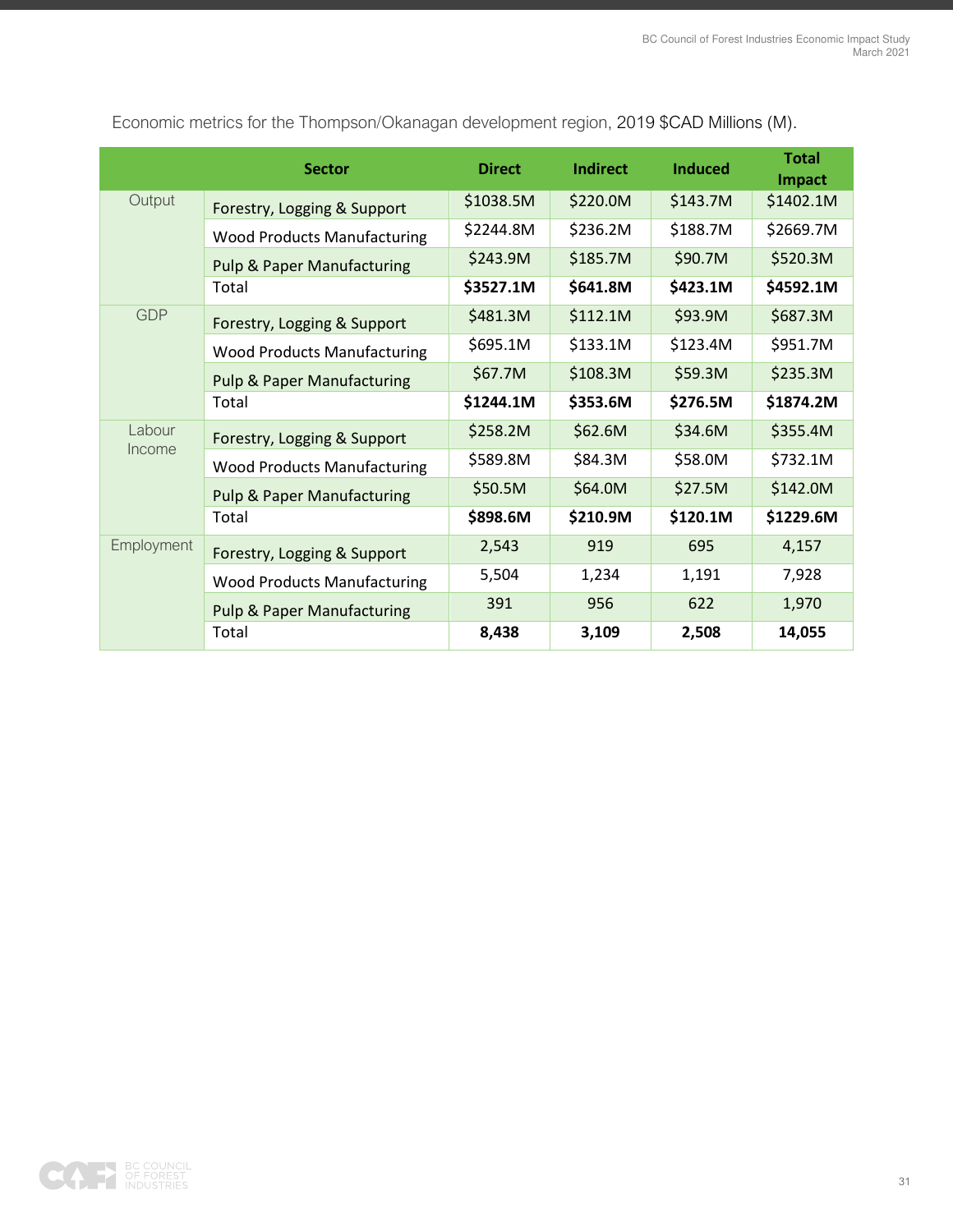|                  | <b>Sector</b>                         | <b>Direct</b> | <b>Indirect</b> | <b>Induced</b> | <b>Total</b><br>Impact |
|------------------|---------------------------------------|---------------|-----------------|----------------|------------------------|
| Output           | Forestry, Logging & Support           | \$414.4M      | \$48.5M         | \$36.7M        | \$499.6M               |
|                  | <b>Wood Products Manufacturing</b>    | \$663.5M      | \$59.2M         | \$48.2M        | \$770.8M               |
|                  | <b>Pulp &amp; Paper Manufacturing</b> | \$529.4M      | \$64.2M         | \$23.2M        | \$616.7M               |
|                  | Total                                 | \$1607.2M     | \$171.8M        | \$108.1M       | \$1887.1M              |
| <b>GDP</b>       | Forestry, Logging & Support           | \$193.8M      | \$25.7M         | \$24.7M        | \$244.2M               |
|                  | <b>Wood Products Manufacturing</b>    | \$194.9M      | \$35.2M         | \$32.5M        | \$262.6M               |
|                  | <b>Pulp &amp; Paper Manufacturing</b> | \$146.4M      | \$35.7M         | \$15.6M        | \$197.7M               |
|                  | Total                                 | \$535.1M      | \$96.6M         | \$72.8M        | \$704.5M               |
| Labour<br>Income | Forestry, Logging & Support           | \$102.1M      | \$14.6M         | \$8.8M         | \$125.5M               |
|                  | <b>Wood Products Manufacturing</b>    | \$164.1M      | \$20.5M         | \$14.8M        | \$199.4M               |
|                  | <b>Pulp &amp; Paper Manufacturing</b> | \$109.7M      | \$18.4M         | \$7.0M         | \$135.1M               |
|                  | Total                                 | \$376.0M      | \$53.5M         | \$30.6M        | \$460.1M               |
| Employment       | Forestry, Logging & Support           | 1,034         | 222             | 181            | 1,437                  |
|                  | <b>Wood Products Manufacturing</b>    | 1,519         | 301             | 310            | 2,130                  |
|                  | <b>Pulp &amp; Paper Manufacturing</b> | 842           | 251             | 162            | 1,255                  |
|                  | Total                                 | 3,394         | 774             | 654            | 4,821                  |

Economic metrics for the Kootenay development region, 2019 \$CAD Millions (M).

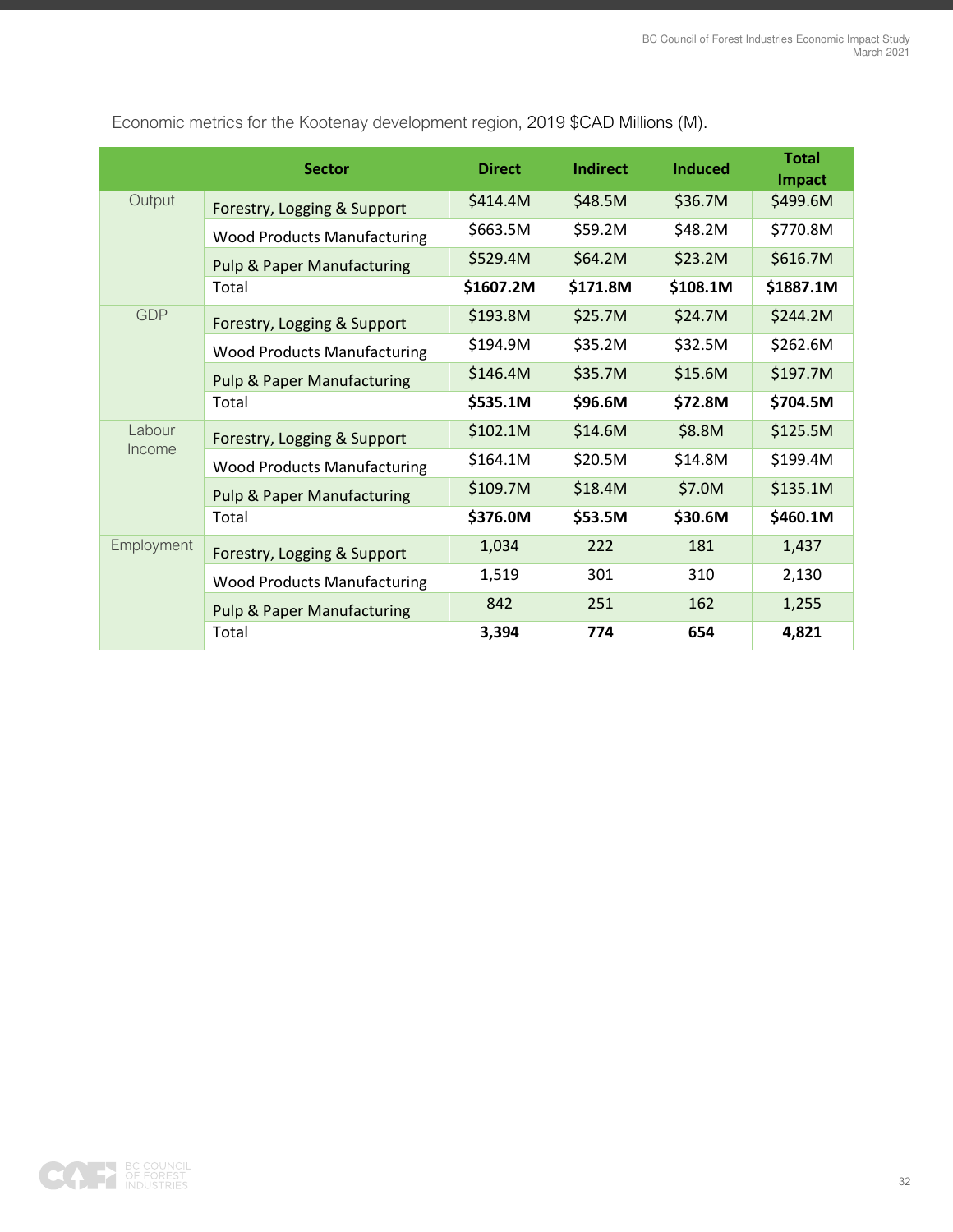|                  | <b>Sector</b>                         | <b>Direct</b> | <b>Indirect</b> | <b>Induced</b> | <b>Total</b><br>Impact |
|------------------|---------------------------------------|---------------|-----------------|----------------|------------------------|
| Output           | Forestry, Logging & Support           | \$1118.5M     | \$90.4M         | \$40.6M        | \$1249.5M              |
|                  | <b>Wood Products Manufacturing</b>    | \$1930.6M     | \$87.3M         | \$53.4M        | \$2071.3M              |
|                  | <b>Pulp &amp; Paper Manufacturing</b> | \$1162.5M     | \$78.7M         | \$25.7M        | \$1266.8M              |
|                  | Total                                 | \$4211.6M     | \$256.4M        | \$119.6M       | \$4587.6M              |
| <b>GDP</b>       | Forestry, Logging & Support           | \$523.2M      | \$44.9M         | \$27.1M        | \$595.2M               |
|                  | <b>Wood Products Manufacturing</b>    | \$584.8M      | \$48.7M         | \$35.6M        | \$669.1M               |
|                  | <b>Pulp &amp; Paper Manufacturing</b> | \$321.4M      | \$44.5M         | \$17.1M        | \$383.0M               |
|                  | Total                                 | \$1429.4M     | \$138.1M        | \$79.8M        | \$1647.3M              |
| Labour<br>Income | Forestry, Logging & Support           | \$275.5M      | \$23.9M         | \$9.7M         | \$309.1M               |
|                  | <b>Wood Products Manufacturing</b>    | \$496.5M      | \$28.8M         | \$16.2M        | \$541.6M               |
|                  | <b>Pulp &amp; Paper Manufacturing</b> | \$240.9M      | \$24.4M         | \$7.7M         | \$273.0M               |
|                  | Total                                 | \$1013.0M     | \$77.2M         | \$33.6M        | \$1123.7M              |
| Employment       | Forestry, Logging & Support           | 2792          | 344             | 191            | 3327                   |
|                  | <b>Wood Products Manufacturing</b>    | 4536          | 408             | 327            | 5271                   |
|                  | <b>Pulp &amp; Paper Manufacturing</b> | 1846          | 341             | 171            | 2358                   |
|                  | Total                                 | 9174          | 1093            | 688            | 10956                  |

Economic metrics for the Cariboo development region, 2019 \$CAD Millions (M).

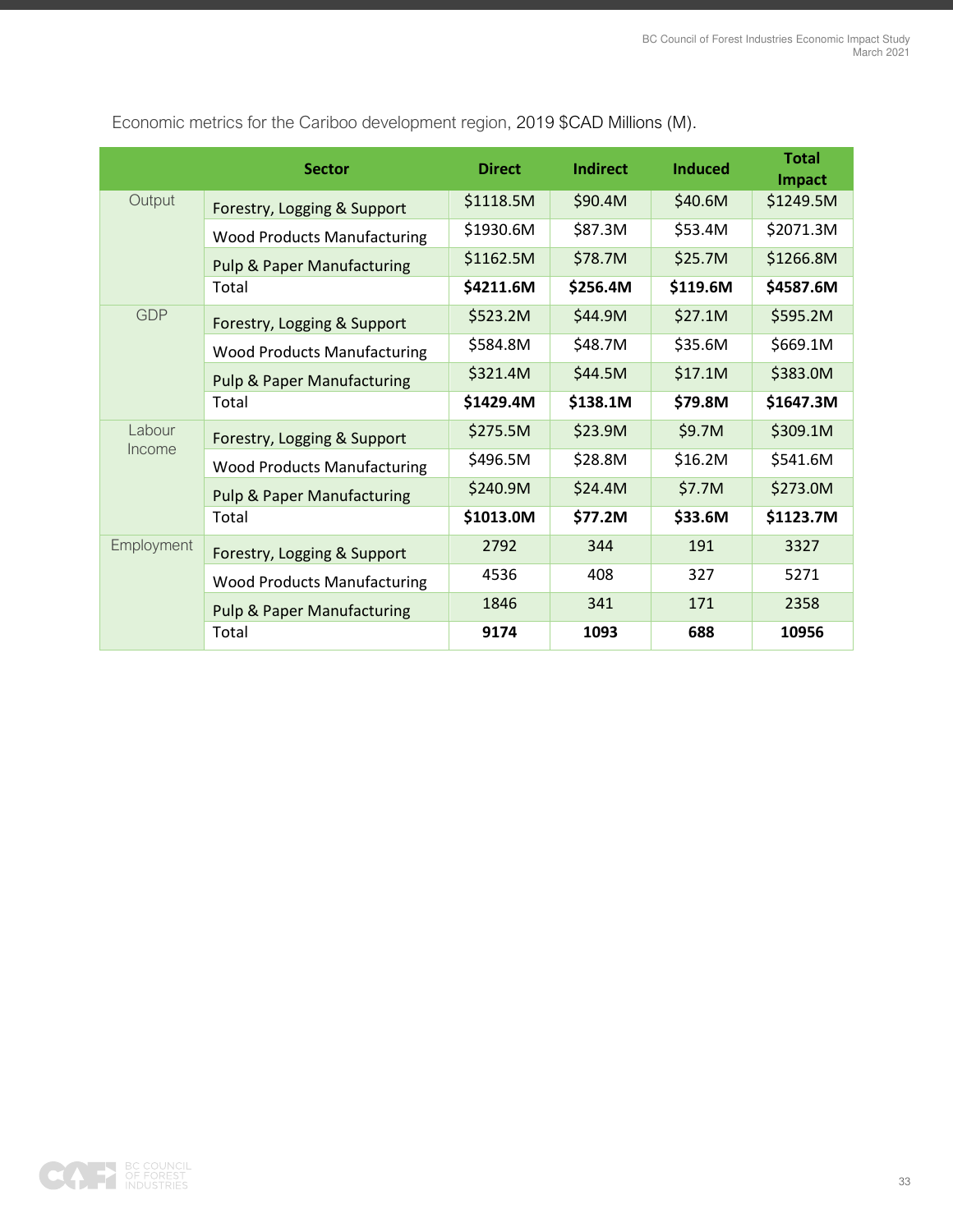|                  | <b>Sector</b>                         | <b>Direct</b> | <b>Indirect</b> | <b>Induced</b> | <b>Total</b><br>Impact |
|------------------|---------------------------------------|---------------|-----------------|----------------|------------------------|
| Output           | Forestry, Logging & Support           | \$213.1M      | \$34.4M         | \$15.1M        | \$262.5M               |
|                  | <b>Wood Products Manufacturing</b>    | \$103.8M      | \$40.0M         | \$19.8M        | \$163.6M               |
|                  | <b>Pulp &amp; Paper Manufacturing</b> | \$6.3M        | \$41.1M         | \$9.5M         | \$56.9M                |
|                  | Total                                 | \$323.1M      | \$115.5M        | \$44.4M        | \$483.0M               |
| <b>GDP</b>       | Forestry, Logging & Support           | \$99.2M       | \$17.1M         | \$10.0M        | \$126.3M               |
|                  | <b>Wood Products Manufacturing</b>    | \$29.9M       | \$21.5M         | \$13.1M        | \$64.5M                |
|                  | <b>Pulp &amp; Paper Manufacturing</b> | \$1.7M        | \$22.3M         | \$6.3M         | \$30.4M                |
|                  | Total                                 | \$130.8M      | \$60.9M         | \$29.4M        | \$221.2M               |
| Labour<br>Income | Forestry, Logging & Support           | \$52.7M       | \$9.9M          | \$3.4M         | \$66.0M                |
|                  | <b>Wood Products Manufacturing</b>    | \$25.1M       | \$13.2M         | \$5.7M         | \$44.1M                |
|                  | <b>Pulp &amp; Paper Manufacturing</b> | \$1.3M        | \$12.9M         | \$2.7M         | \$16.9M                |
|                  | Total                                 | \$79.2M       | \$36.0M         | \$11.9M        | \$127.0M               |
| Employment       | Forestry, Logging & Support           | 527           | 131             | 66             | 725                    |
|                  | <b>Wood Products Manufacturing</b>    | 230           | 174             | 113            | 517                    |
|                  | <b>Pulp &amp; Paper Manufacturing</b> | 10            | 173             | 59             | 243                    |
|                  | Total                                 | 767           | 479             | 239            | 1484                   |

Economic metrics for the North Coast development region, 2019 \$CAD Millions (M).

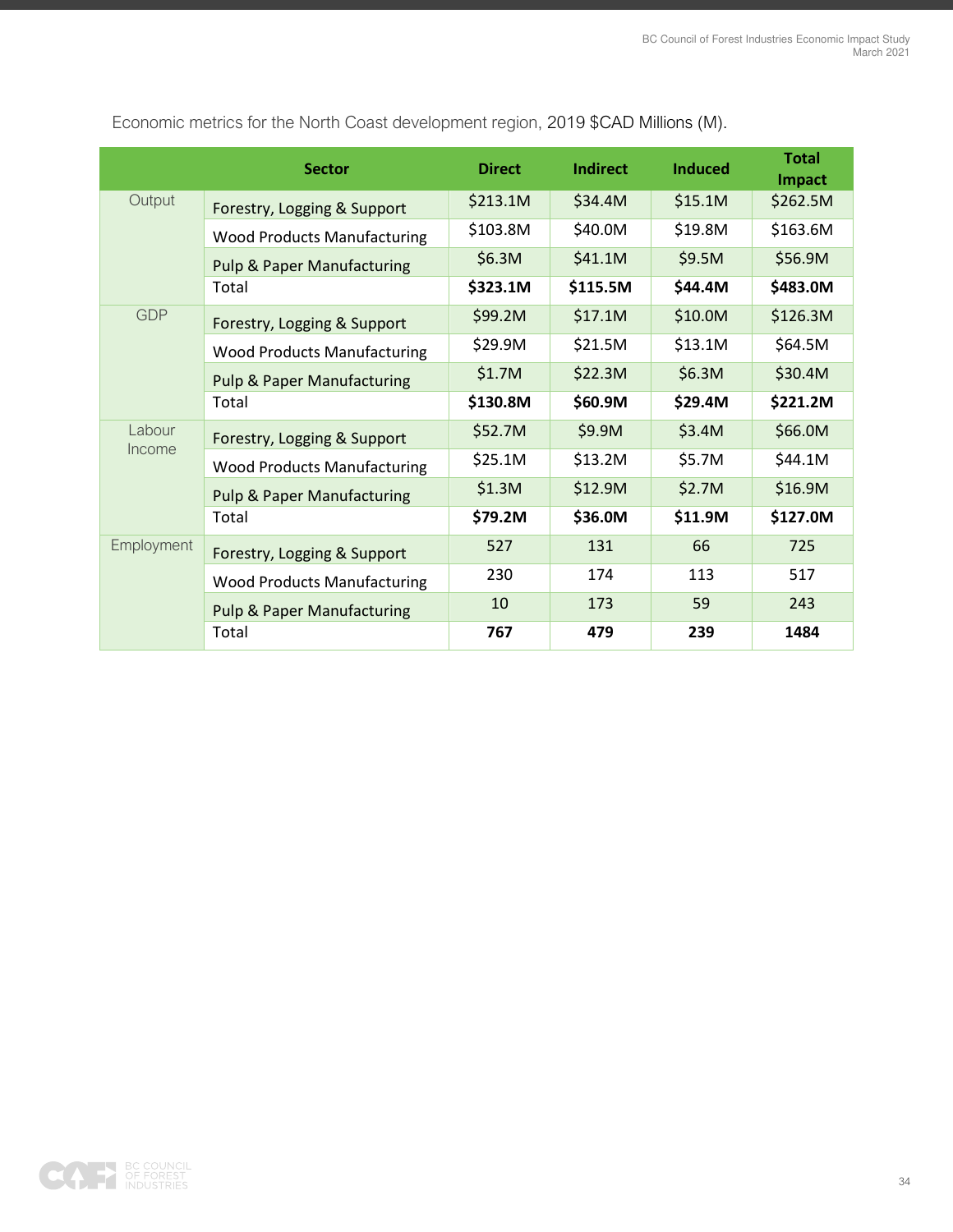|                  | <b>Sector</b>                         | <b>Direct</b> | <b>Indirect</b> | <b>Induced</b> | <b>Total</b><br>Impact |
|------------------|---------------------------------------|---------------|-----------------|----------------|------------------------|
| Output           | Forestry, Logging & Support           | \$588.5M      | \$16.1M         | \$8.6M         | \$613.2M               |
|                  | <b>Wood Products Manufacturing</b>    | \$835.4M      | \$16.5M         | \$11.4M        | \$863.2M               |
|                  | <b>Pulp &amp; Paper Manufacturing</b> | \$6.3M        | \$12.4M         | \$5.5M         | \$24.2M                |
|                  | Total                                 | \$1430.2M     | \$45.0M         | \$25.5M        | \$1500.6M              |
| <b>GDP</b>       | Forestry, Logging & Support           | \$270.5M      | \$7.8M          | \$5.9M         | \$284.2M               |
|                  | <b>Wood Products Manufacturing</b>    | \$243.7M      | \$9.1M          | \$7.7M         | \$260.5M               |
|                  | <b>Pulp &amp; Paper Manufacturing</b> | \$1.7M        | \$7.0M          | \$3.7M         | \$12.4M                |
|                  | Total                                 | \$516.0M      | \$23.9M         | \$17.3M        | \$557.1M               |
| Labour<br>Income | Forestry, Logging & Support           | \$147.5M      | \$4.4M          | \$2.0M         | \$153.9M               |
|                  | <b>Wood Products Manufacturing</b>    | \$205.7M      | \$5.7M          | \$3.3M         | \$214.7M               |
|                  | <b>Pulp &amp; Paper Manufacturing</b> | \$1.3M        | \$4.2M          | \$1.6M         | \$7.1M                 |
|                  | Total                                 | \$354.5M      | \$14.4M         | \$6.8M         | \$375.7M               |
| Employment       | Forestry, Logging & Support           | 1417          | 63              | 40             | 1520                   |
|                  | <b>Wood Products Manufacturing</b>    | 1875          | 80              | 68             | 2023                   |
|                  | <b>Pulp &amp; Paper Manufacturing</b> | 10            | 62              | 36             | 107                    |
|                  | Total                                 | 3301          | 205             | 143            | 3650                   |

Economic metrics for the Nechako development region, 2019 \$CAD Millions (M).

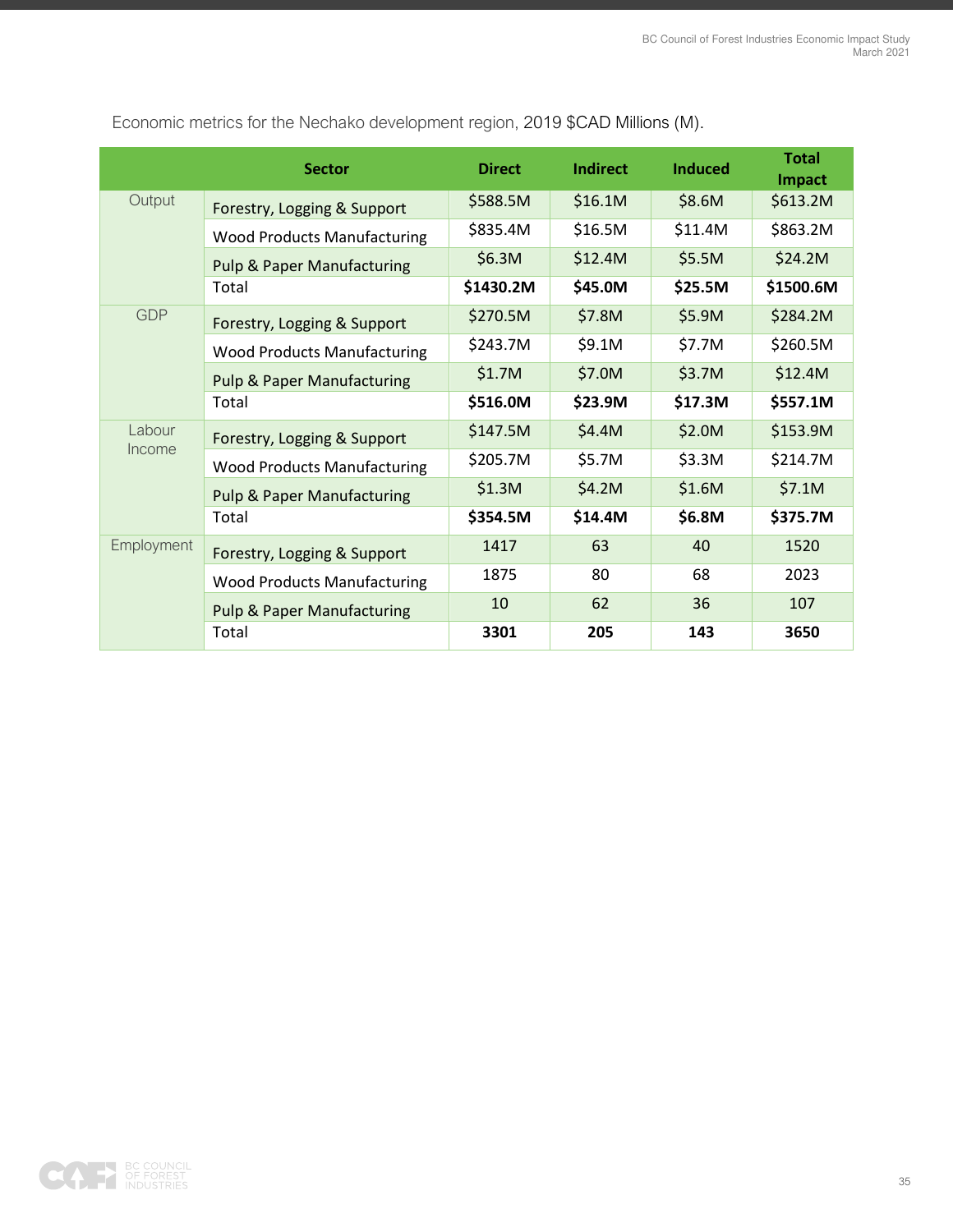|                   | <b>Sector</b>                         | <b>Direct</b> | <b>Indirect</b> | <b>Induced</b> | <b>Total</b><br>Impact |
|-------------------|---------------------------------------|---------------|-----------------|----------------|------------------------|
| Output            | Forestry, Logging & Support           | \$277.1M      | \$104.3M        | \$22.8M        | \$404.2M               |
|                   | <b>Wood Products Manufacturing</b>    | \$368.7M      | \$67.8M         | \$29.9M        | \$466.4M               |
|                   | <b>Pulp &amp; Paper Manufacturing</b> | \$156.7M      | \$58.8M         | \$14.4M        | \$229.9M               |
|                   | Total                                 | \$802.5M      | \$230.9M        | \$67.2M        | \$1100.5M              |
| <b>GDP</b>        | Forestry, Logging & Support           | \$125.3M      | \$49.9M         | \$14.7M        | \$189.8M               |
|                   | <b>Wood Products Manufacturing</b>    | \$115.7M      | \$37.3M         | \$19.3M        | \$172.3M               |
|                   | <b>Pulp &amp; Paper Manufacturing</b> | \$43.3M       | \$34.1M         | \$9.3M         | \$86.7M                |
|                   | Total                                 | \$284.3M      | \$121.3M        | \$43.2M        | \$448.8M               |
| Labour<br>Income  | Forestry, Logging & Support           | \$70.6M       | \$15.6M         | \$4.6M         | \$90.8M                |
|                   | <b>Wood Products Manufacturing</b>    | \$99.1M       | \$15.9M         | \$7.6M         | \$122.6M               |
|                   | <b>Pulp &amp; Paper Manufacturing</b> | \$32.5M       | \$14.3M         | \$3.6M         | \$50.4M                |
|                   | Total                                 | \$202.1M      | \$45.9M         | \$15.8M        | \$263.8M               |
| <b>Employment</b> | Forestry, Logging & Support           | 644           | 207             | 85             | 936                    |
|                   | <b>Wood Products Manufacturing</b>    | 895           | 217             | 145            | 1257                   |
|                   | <b>Pulp &amp; Paper Manufacturing</b> | 249           | 189             | 76             | 514                    |
|                   | Total                                 | 1787          | 613             | 306            | 2706                   |

Economic metrics for the Northeast development region, 2019 \$CAD Millions (M).